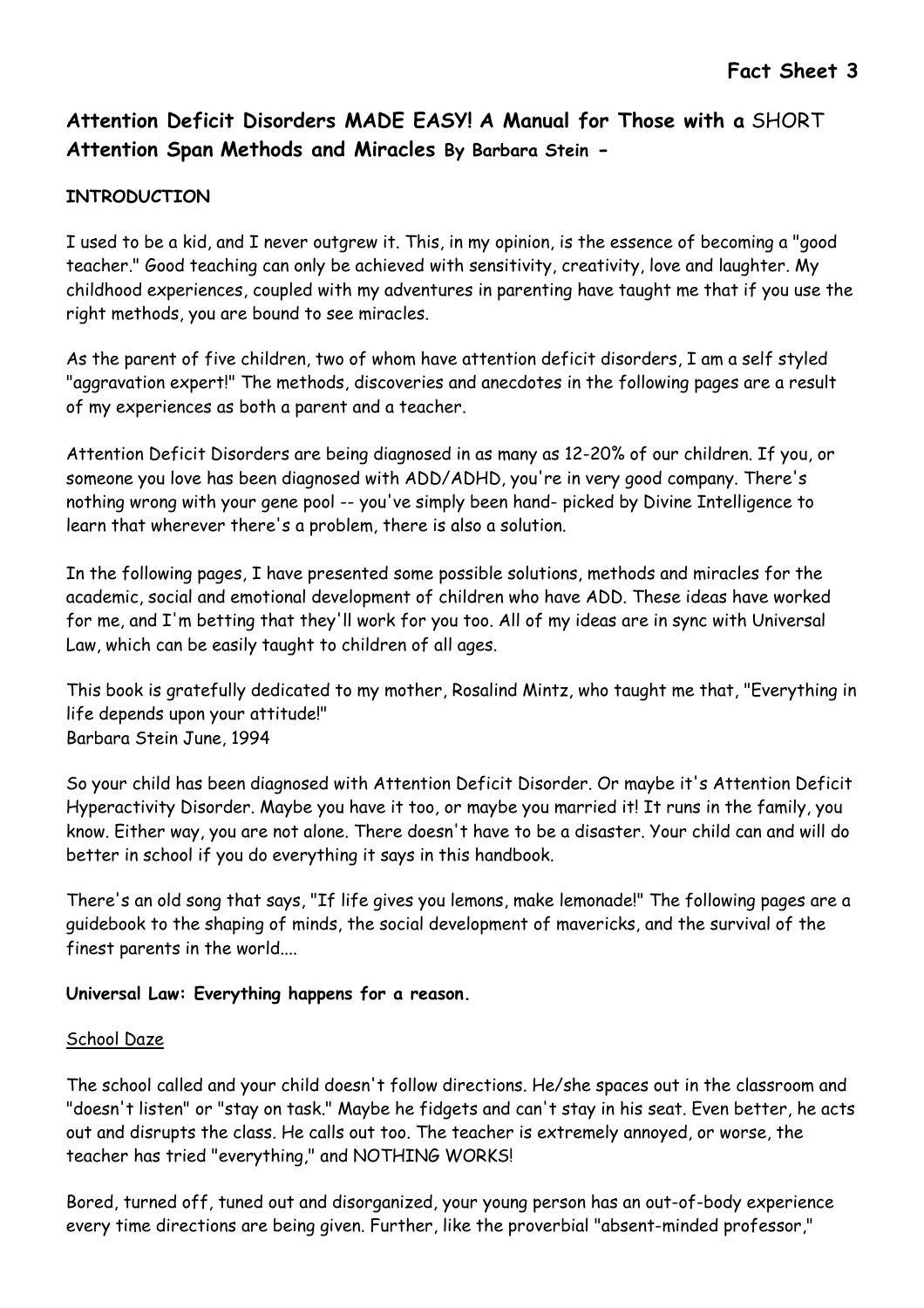he/she is unprepared, can't find the pencil, doesn't know where he put the homework, and didn't know that there was homework! If, by some amazing inconsistency, he/she did the assignment, all bets are off as to whether or not it gets handed in on time.

Finally, this child's book bag looks like it went through a blender. His bedroom should be condemned by the Board of Health, and no matter how many times you attempt to correct the problem, your admonitions fall upon deaf ears.

Children with Undifferentiated ADD will merely stare into space. Trance like, they appear to be "somewhere else," quietly fading into the woodwork, going unnoticed as they slip gently through the cracks of our educational system. In contrast, children with ADHD will stand out in a crowd, and can be easily identified by their hyperactive, loud, impulsive, inappropriate, impossible behaviour, along with the disorganization presented by their mild mannered counterparts.

Remember: This child is probably your greatest teacher. He/she will challenge you by bringing out both your worst and the best; once this child has become part of your life, your life as you have known it will never be the same again.

Don't be fooled by the passive one -- he's internalising a mind that is as busy as Grand Central Station. He is highly susceptible to anxiety, low self-esteem, and even reactive depression. He feels powerless, and hates himself for the problems he has. My ADD son suffered constant heartburn in the sixth grade as a direct result of "failure syndrome," a sense of being academically bankrupt, and a lack of empowerment.

Many children with ADD/ADHD have difficulty getting along with the peer group. They are often picked on at the least, and scapegoated at the worst. Some may be aggressive, however, and are actually feared by siblings and peers alike. Kids with ADD (either type) are experiencing life "in their own worlds," and often do not properly perceive or react to "social cues," or body language from others. Thus, they can and do turn off many people.

As a parent, I was presented with five children, two of whom have Attention Deficit Disorders, courtesy of the genes handed down both sides of the family tree. Since the universe is "balanced," I am the proud Mom of one of each "flavour." After I accepted that which I could not change, I realized that two main themes are being demonstrated in my life:

- 1. You never get more than you can handle
- 2. Those who aggravate you most are your greatest teachers

Imagine the day when the teacher informed me that, "all of the other children have adjusted to classroom routines, except for your child." The best was yet to come: "Is anything wrong at home?"

I felt awful. Mortified. Guilty. Mad. It wasn't supposed to be like this. I was supposed to be a confident, competent parent. After all, I had been a great classroom teacher in my other life before they were born! I was going to be like Julie Andrews in The Sound of Music, with an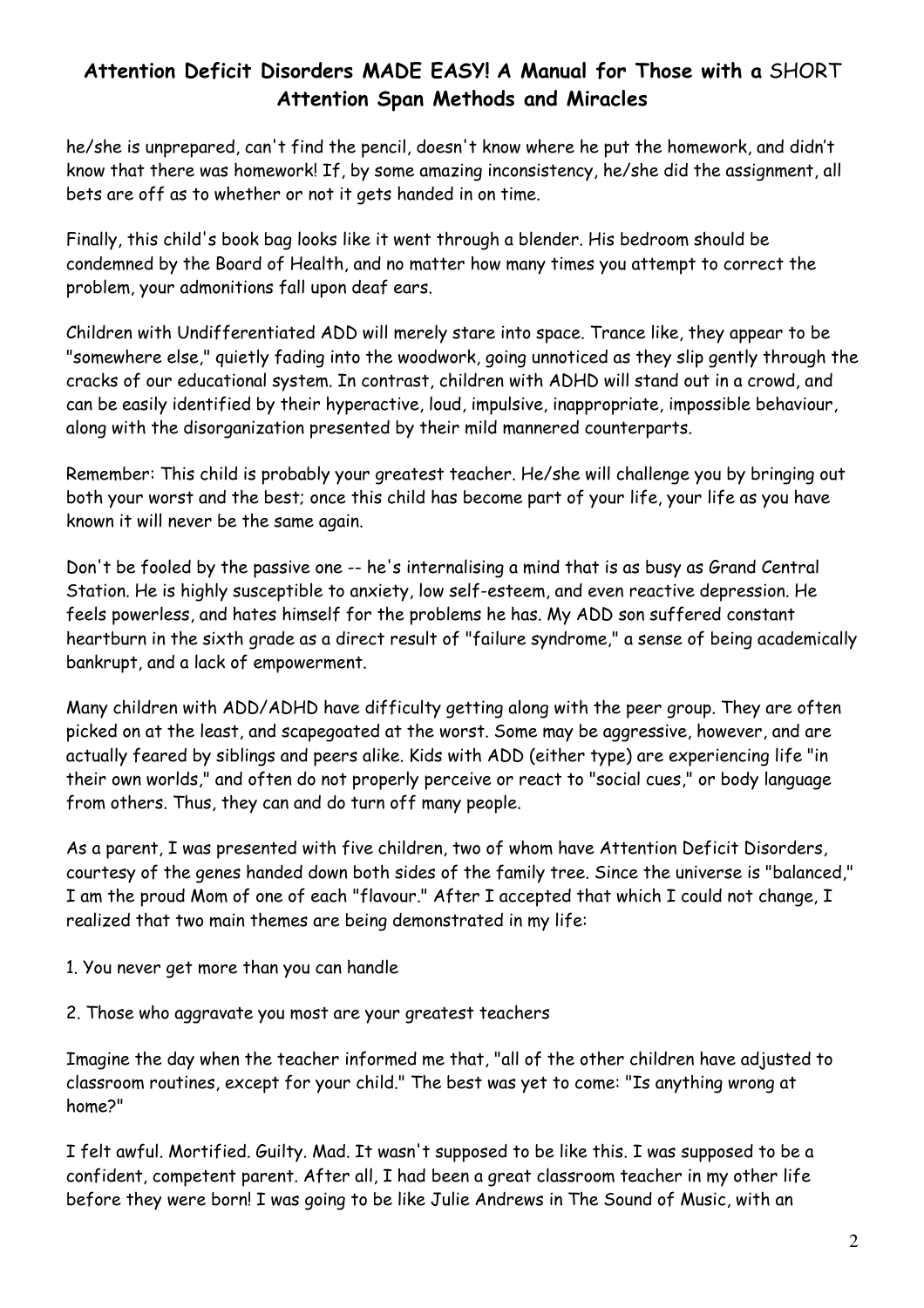entourage of perfectly behaved, brilliant children who would line up and sing with me as I played my guitar. Then, these kids came along, and made me look like an incompetent parent who was unable to cope in a insanely "dysfunctional family environment." This is definitely not what I ordered.

Perhaps this has happened to you? Do you feel slightly resentful? Just a tad? Do you feel as though nobody understands? Do you feel as if you are the ONLY ONE THAT THIS IS HAPPENING TO???

## Universal Law: Whatever the experience, you are never the only one; you just haven't met the others yet!

Don't you love it when the neighbours talk about your child? Does it kill you when the other kids stopped inviting him/her to birthday parties? These same people who came to you for cups of sugar are now complaining that your kid hit their kid, harassed their dog, ran into the street without looking both ways, or made a mess in their backyard. Or, they're whispering behind your back that they heard that your child was "not doing well in school..."

You want to move to a foreign country or buy a farm in Never Never Land. You feel depressed. You want to find a hole and hide in it forever. You alternate between an urge to protect your precious offspring and an intense desire to finish him off! And then you hate yourself, because "it isn't right to feel like that."

Oh yes it is. I felt like that too, only I didn't bathe in the feeling -- I beat it with common sense, good teaching strategies, a great sense of humour, advocacy awareness and a healthy respect for the suspension of judgment.

## The J word

Judgment makes us all feel unworthy, ashamed, unappreciated, misunderstood, and unacceptable. It created the mysterious "presentation -- " the act we all put on in order to "fit in." The act we all have to perfect, so "they" won't talk about us. "They" would be aghast if we did or said something odd, or "inappropriate." Who are "they," anyway? I've been looking for "them" all of my life, so I can tell "them" off!

Kids with ADD/ADHD need to get their act together, literally, because the world is full of judges. The judges and juries of our society decide what is and is not acceptable behaviour, acceptable academic performance and acceptable adjustment in our very sick society. They tell us to conform. To be like everybody else. And we wonder why our children don't fit in! Kids with ADD have more trouble with judgment than the rest of the population, simply because they have this nasty little tendency to break more of the rules!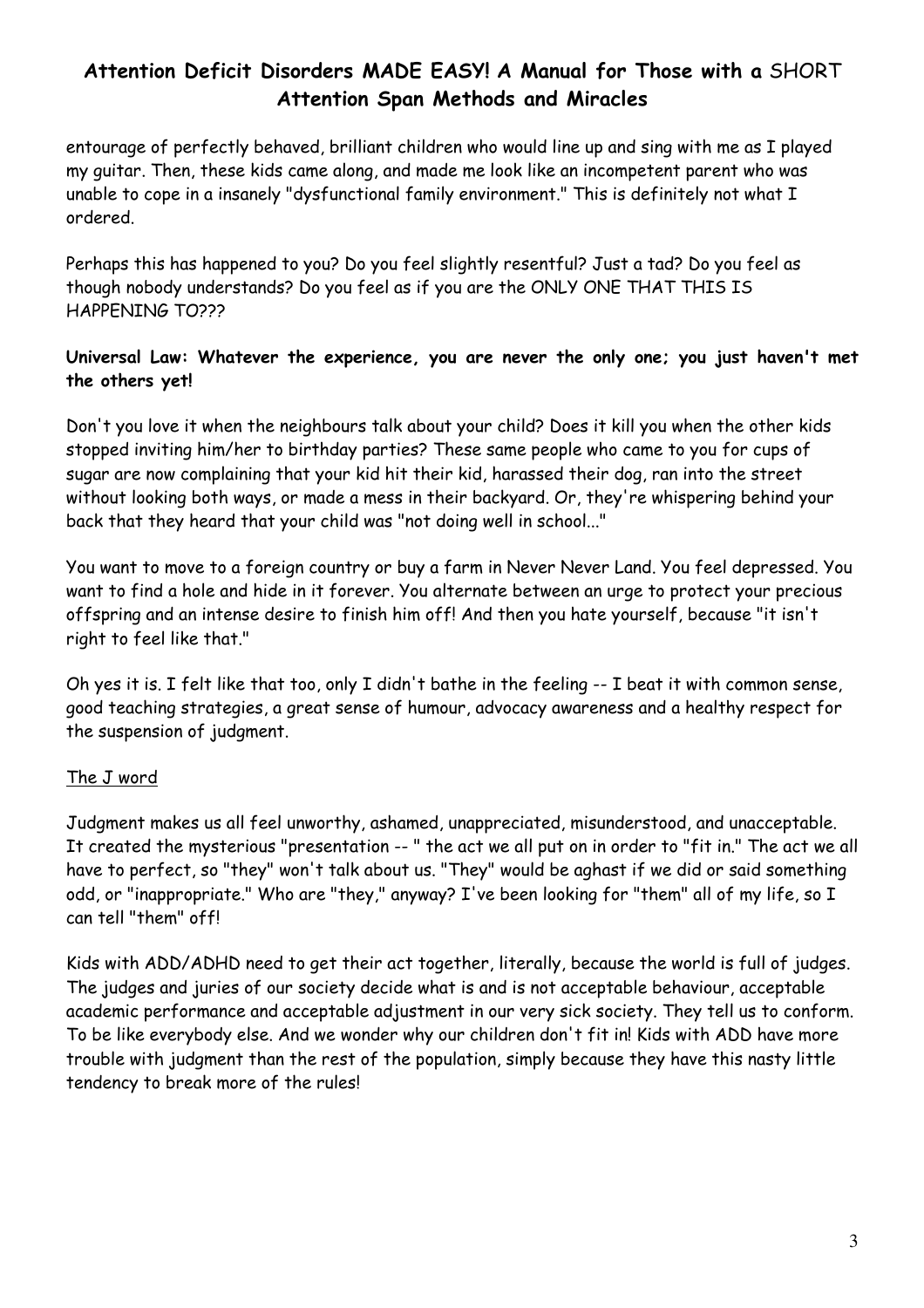I heard a nifty little quote from George Bernard Shaw:

"The reasonable man will adjust to the demands of his environment. The unreasonable man expects his environment to adjust to his own needs. Therefore, all progress depends upon the unreasonable man!"

In order to help our children learn to fit in, we need to coach them in the fine art of upgrading their "act." So, we have to go into the "image making business," and teach our kids how to present themselves in a way that will be acceptable to the judges, whoever "they" are. So let's get to work. Put aside your own negative emotions and get objective fast!

### Universal Law: You can't get what you want until you let go of the outcome.

### **Objectivity**

If you're going to beat this thing, and you are, you MUST remain objective. You must NOT take it personally when:

- your mother-in-law asks you why you can't control your kid
- the teacher says that he/she is "way behind" (in everything)
- the teacher complains that your child is disruptive
- other kids don't like your kid
- your spouse says that you spoiled the child
- your child throws a tantrum in the mall
- your kid is never satisfied and you are exhausted

Take a deep breath. Imagine yourself holding a helium balloon by a long string. "Put" all of your stress and aggravation into the balloon, and .... let it go. Watch it drift up to the clouds and disappear. Do this every time you want to scream. Ask for another way to deal with the situation. Let it go. Wait a few minutes for Divine Inspiration and Patience to come to the rescue. You'll see. This is strong stuff! It's empowering. It is also relaxing. Most important, though, it buys time so that you can release your own creativity and brainstorm a solution to the situation comedy of the moment, without losing your cool.

#### Self Esteem

My favourite metaphor of the year is that self-esteem is like a rain forest. Once you chop it down, it takes forever to grow back. Therefore, the whole ball game is dependent upon the preservation of self-esteem. Statistics scare the hell out of us, because they predict a four to one ratio of a negative outcome for kids with ADD/ADHD. According to prevalent data, these `unreasonable' kids are four times as likely to succumb to drugs, alcohol, teenage pregnancy, and every other nightmare that can put a parent's head into the oven.

How come? Is it the wiring in the brain? Or is it that their self-esteem got kicked in the teeth too many times? Research has demonstrated there is truly a neurologically based disorder that makes it harder to focus, harder to control impulsive behaviour, harder to get along with others, harder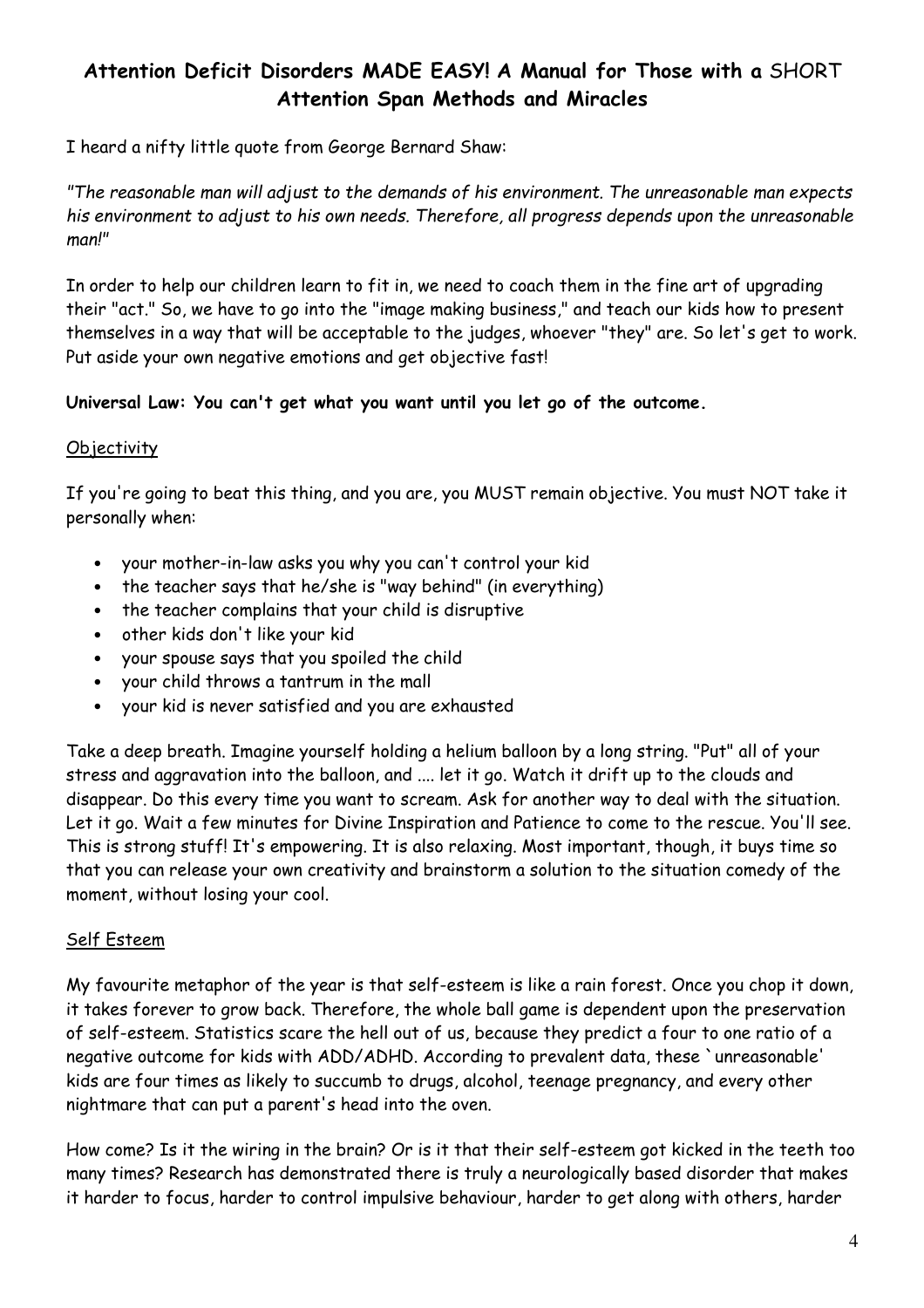to be neat and orderly. Harder to be a person. A person with this problem could get in a lot of trouble with a lot of people.

Everywhere they go, they may encounter rejection. Oh no! The R word! Socially, academically, and emotionally, kids with ADD are extremely vulnerable. They have a thin skin, and they can't handle rejection. They feel guilty, because they are being bombarded with the message that they don't fit in. That they didn't live up to anyone's expectations. That they let everyone down. Their teachers yell at them. Kids on the playground have labelled them "nerd," or "geek" and have told them to "get a life." Life is tough for any kid, but for a kid who is a square peg being forced into a round hole, life can be unbearable.

When I present in-service training workshops for school districts, I hand out "Fragile" stickers to make this point. As a parent, I have to practice what I preach, and this means that I have to behave toward my child in the same intelligent, rational manner I expect of the professionals.

## The Basis of Poor Self Esteem

- other people tell you who you are
- you believe what other people tell you
- you feel incompetent and unprepared
- you feel stupid
- no one likes you
- you don't like you

Notice that much of the feedback comes from "other people." A child who is at risk for low selfesteem MUST be taught early that "other people" don't necessarily know what they are talking about. Everybody is good at something. Kids with ADD/ADHD are great at many things, and they can learn how to cope "appropriately," by learning to curb their impulsivity.

## Universal Law: Never let anyone tell you who you are.

## Impulsivity or Brutal Honesty?

Let me share with you the story of my Kindergarten teacher, Miss G. I owe Miss G. a lot Because of her, I learned first hand how much power a teacher has; how a teacher can make or break a child's self esteem. The fact that I am a terrific teacher today is largely due to Miss G., who was a frustrated old bag who hated kids.

At the age of five, I had her pretty well sized up. Now, forty years later, I still agree with myself. She ate her lunch in front of the class, just as our little five-year-old stomachs were beginning to grumble. She had a pitcher of water and a glass for herself, but she wouldn't even let any of us out to go to the bathroom. Every day of every year, somebody cried in Miss G.'s class. Miss G. was a mean teacher.

I guess my fate was sealed when the parents were going to come to class to visit on "Open School Day." We were all so busy getting the room ready, and decorating the walls with our pictures. Miss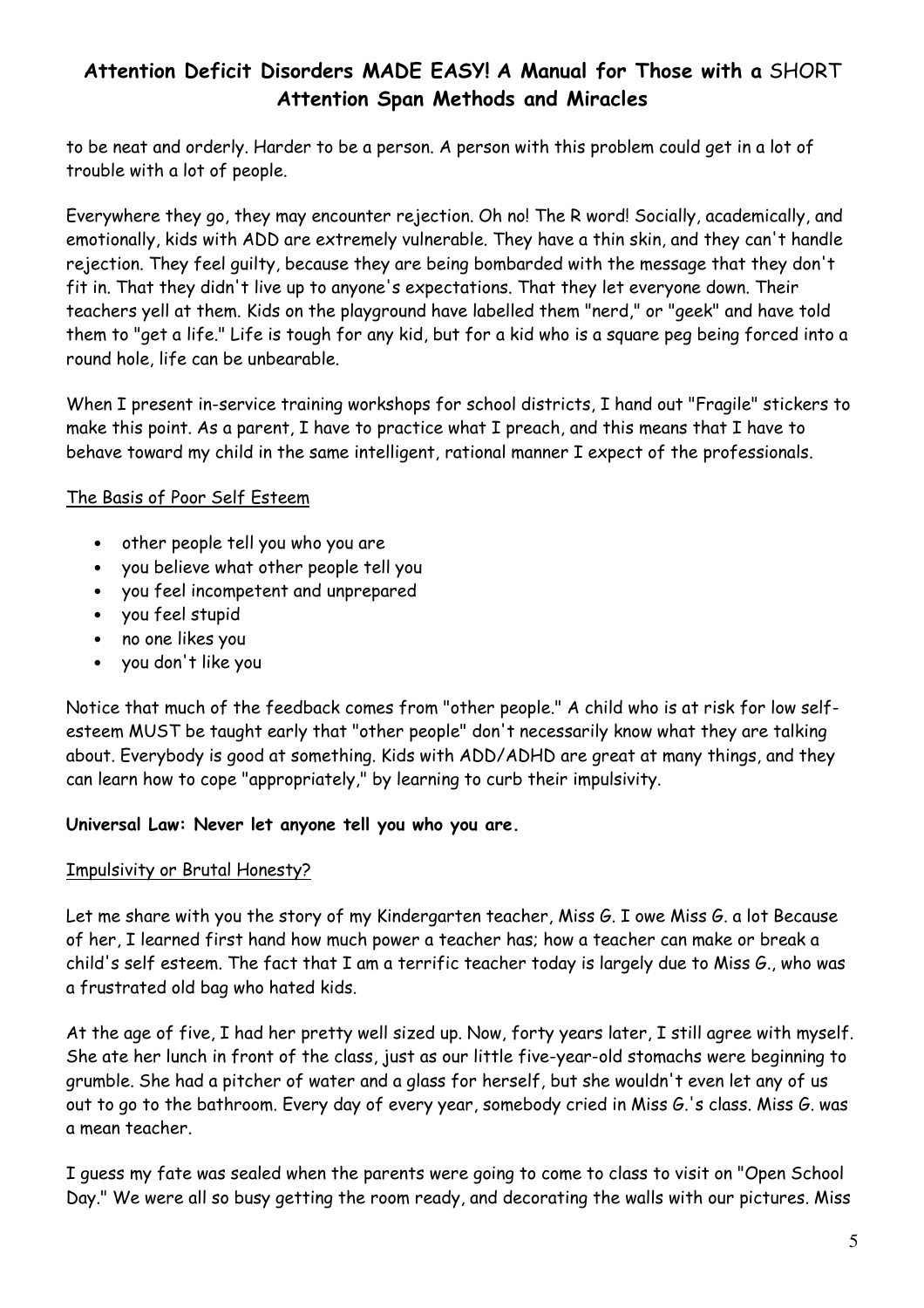G. drilled us day in and day out for a week, in preparation for a "game-like" "performance" that would wow the adults.

The day came. My Mom was there, with all of the other mothers, proudly smiling at her little cherub. And then, Fate stepped in and Miss G. said, "And now, children, we are going to try something NEW." She then proceeded to "introduce" the "game" that she had drilled and drilled and drilled into our bored little minds.

Of course I couldn't leave that alone! I was me then too! To my Mom's dismay, and to Miss G.'s horror, I called out:

"Oh No! Not THAT again!"

Yes I did. And I'm still not sorry. She was cheating. Lying. Pretending to be what she was not. She was trying to give "them" what she thought "they" wanted. But she wasn't teaching the TRUTH!

My mother almost died. Now that I think about it, my mother almost died a lot when I was a kid! I had disgraced the family again! I had embarrassed the teacher. Mom earnestly tried to patch things up, explaining apologetically, "Well you must realize that Barbara is a precocious child." (I was in college when I finally figured out what that meant!) No matter what Mom did, Miss G. hated me. And I, with my impulsivity and brutal honesty, had given her good reason! And, because we live in a balanced universe that makes sure that you get back what you put out, I got my comeuppance...

#### Universal Law: What you put out comes back

Miss G. announced that our class was very lucky, because we were taking a "very special trip" to the boiler room in the basement of our school. She made it sound like we were going to visit the Taj Mahal! Everyone in the class was looking forward to the "trip," and then, Miss G. looked at me with hatred and said:

"You can't go. I never know what you'll do next. It's too dangerous for you to go to the boiler room."

I was crushed. I didn't know about my 504 rights to equal access in education. After all, I was only five. My mother was furious! (She was in school more than I was that year). But I still didn't get to go to the boiler room. My impulsivity was the "rationale," and they hadn't invented advocates at that time. The good news is that truly everything happens for a reason. Guess what? The boiler room was full of ASBESTOS! Miss G. and the entire class are probably DEAD by now, but I have lived to tell the story!

My Mom always yelled at me for shooting my mouth off at the wrong time. "Even if you have an opinion," she said, "Keep it to yourself. If you have nothing nice to say, don't say anything at all!" When I got into my teens, she changed the patter: "You have no TACT!" At the age of 30, I figured out what she had been talking about all along: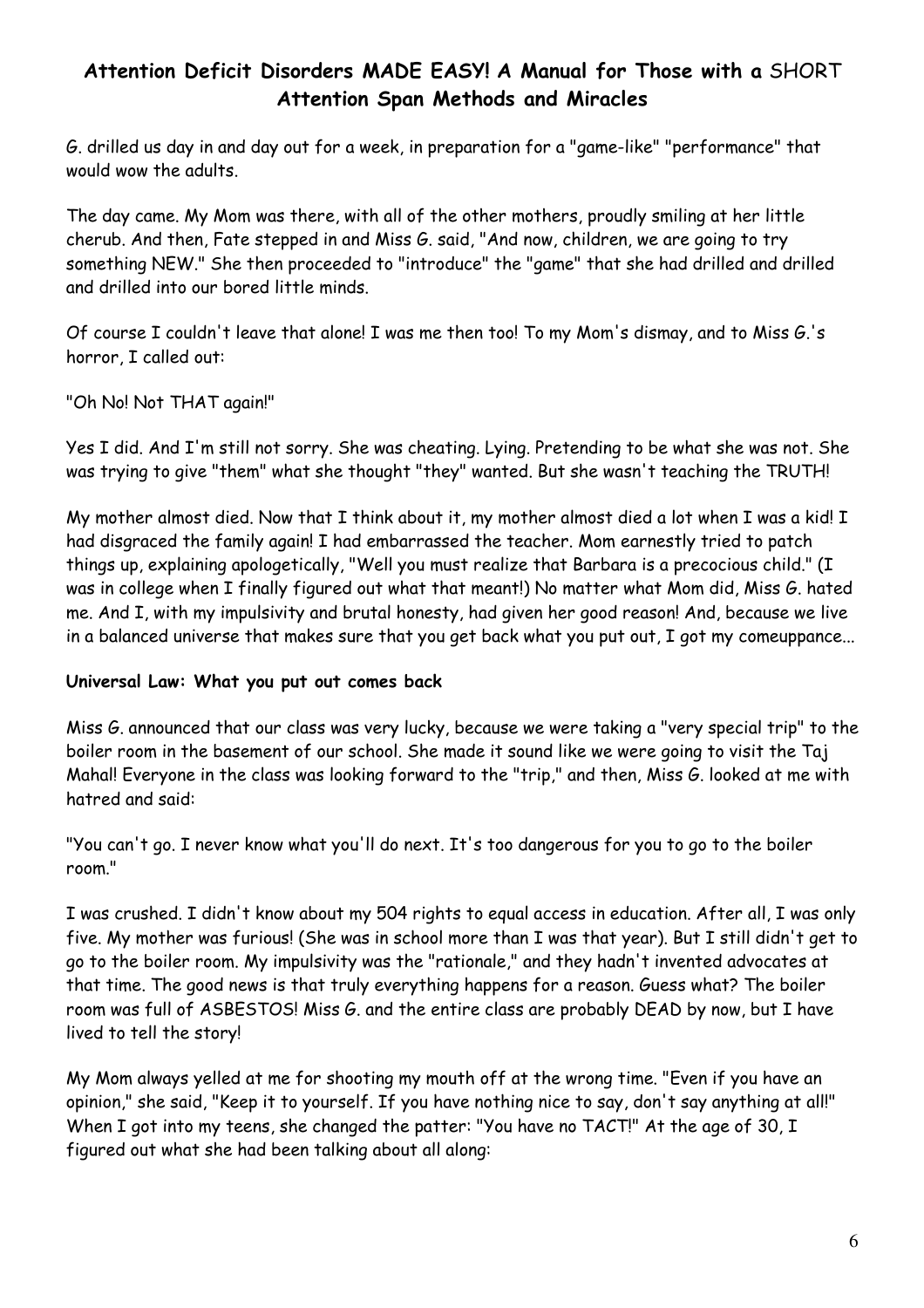#### Universal Law: Never answer a question that hasn't been asked.

When I choose to accept the dictates of this simple rule, I have tact. When I don't, well, I don't.

#### An Oasis in the Desert

Every child has talents. Is it sports? Writing? Painting? Music? If you think about it, it makes good sense to nurture and develop activities that will build self-esteem. Find things that allow your child to evolve without pressure of competition. For me, it was writing and music. For my kids it was comedy, music and karate.

Team sports are great for some, but then there's the child who gets angry when he/she is put in the outfield instead of on first base. One of mine (ADHD) sat down in the middle of centre field, and rooted for the other team, because he was mad at the coach for refusing to put him on second. It was the last time he played team sports.

Karate is a miraculous natural intervention for either ADD or ADHD. It develops attentional focus, self esteem, self control, and self discipline...SELF! It takes care of all of those annoying little "developmental lags" that make some of our kids so clumsy. The training gives a child a handle on dealing with the bullies, without making him/her aggressive. There are new friends to be made at Karate class, and there's always a new belt to earn, a new technique to perfect, a new reason to like yourself. Best of all, it trains the mind to stay on task!

My son, the black belt, lost his heartburn on the mat, exchanging his Clark Kent passivity for the spirit of Superman.

Karate served him well in that it fostered the integration of his mind, body and spirit into one wellorganized unit. He has become the most determined, courageous and organized person in my world. ADHD kids get their aggressions out on the mat, channelling their energies in a positive direction.

#### Organizational Strategies

Preparedness can be an art form. Even the most disorganized student can be taught how to fake out his own disorder. What every kid needs is a great organizational system. Here it is. Get a 6 pocket accordion folder from the stationery store. It should come with colored tabs and subject titles. Set it up according to the order of classes in your child's daily schedule. If Reading is first, make it the first pocket. If Math is next, make it the second pocket. And so on. Allow your child the option of choice and assign a colour to each subject. Then, colour code all notebooks. If Reading is Red (notice that they both start with an "R") then, all things related to reading should be labelled RED.

The folder is really simple, cheap and easily available. Best of all, the child always knows where the homework is!

All loose papers go in the accordion folder and may be filed in the appropriate notebooks after they are graded.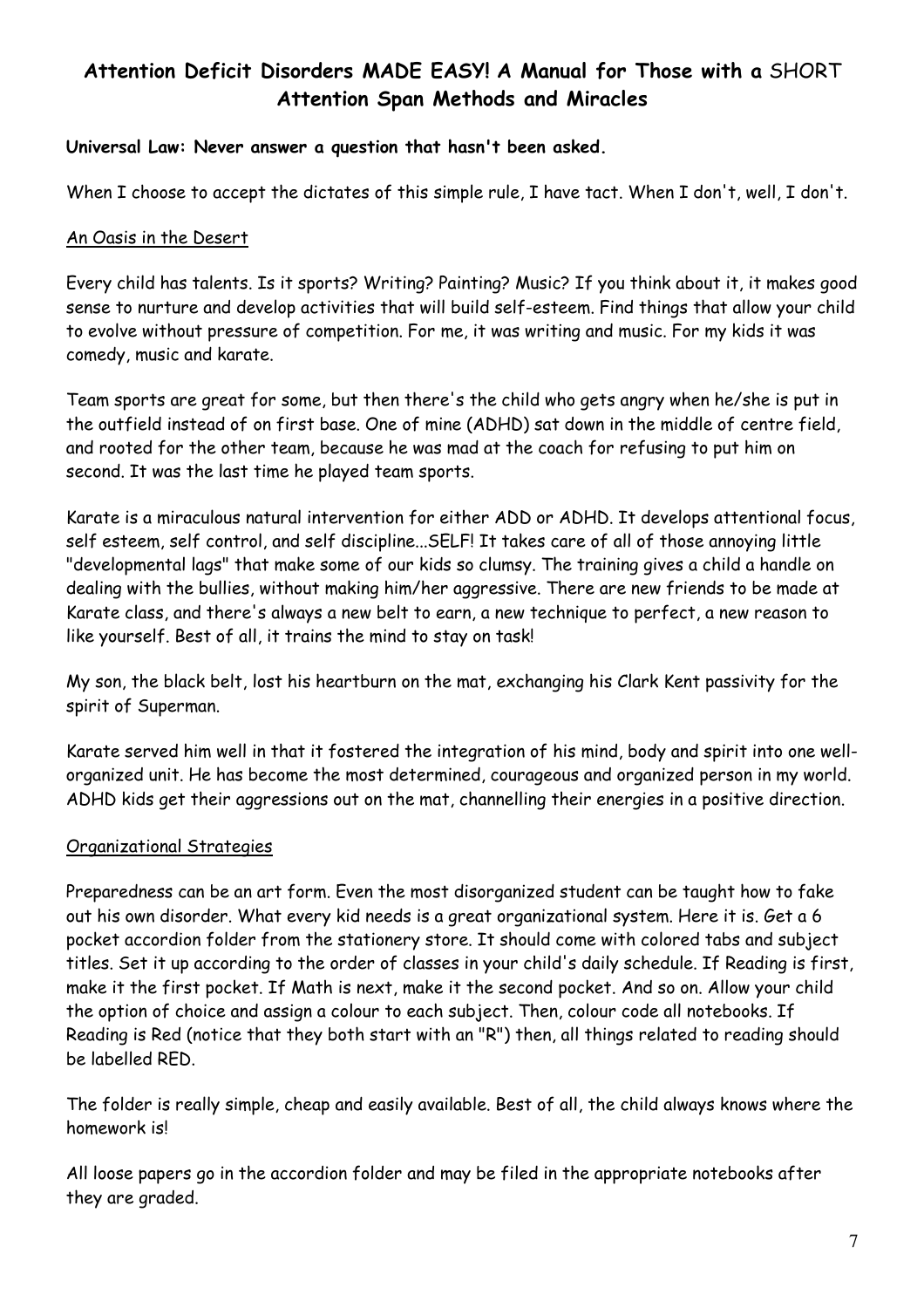This system contributes to self-esteem, because people like themselves when they feel prepared and on par with their peers. The positive feedback that will come with the change in preparedness makes a wonderful difference in academic attitudes!

### Universal Law: When guilt is removed, there is freedom to grow and change.

### The Addictive Nature- Use it to Your Advantage!

As we discussed earlier, the risk factor for addictive behaviour is higher in children with ADD. Since many of them come "standard" with this trait, we might as well make some lemonade. How do gamblers get addicted to gambling? That's right -- they WIN! So all we have to do is set up the child's life like a slot machine that always pays. All he/she has to do is pull the handle. His effort in following through with assignments, completing tasks, handing in work, and studying for tests is his version of pulling the handle.

Meanwhile, back at the school, we're going to modify program just a bit, so as to facilitate success. We're going to reduce stress, which gets in the way of creativity, and build success strategies. We're going to teach the child how to cope, and also how to advocate for himself in a polite, politically correct manner. We're going to "read him his rights," and make sure that he can respectfully prevail in making sure his school modifications are implemented. Success is addictive. Academic success is a great addiction for kids with ADD/ADHD. It certainly beats the alternatives!

#### School Based Modifications

Every child in the United States is entitled to a Free Appropriate Public Education (FAPE). Several federal laws protect children with ADD, including the Individuals with Disabilities Education Act (IDEA), Section 504 of the Rehabilitation Act of 1973, and the Americans with Disabilities Act (ADA). If a handicapping condition interferes with a "major life activity, i.e.: learning," then, school districts MUST provide modifications and related services in order to make a FAPE accessible to each and every student.

Therefore, wherever you are, your child is entitled by law to a complete educational evaluation, and is also entitled to remediations and modifications that will facilitate learning. You may require an advocate or a lawyer to help, but it's worth it to get any or all of the following, as they may apply:

- schedule all academic subjects in the morning; all electives in the afternoon (as the day wears on, the will wears off!)
- an extra set of books to keep at home (to prevent being overwhelmed after an absence, to remove the excuse of "I forgot my book" at homework time, and to reduce stress when it comes to a choice between the bus or the books.)
- an extra couple of days to hand in written work (in case it gets lost)
- extra time to access a locker or make class changes (to reduce the stress associated with fear of detention)
- make eye contact with the student when giving directions (to bring him/her back to task and keep him there)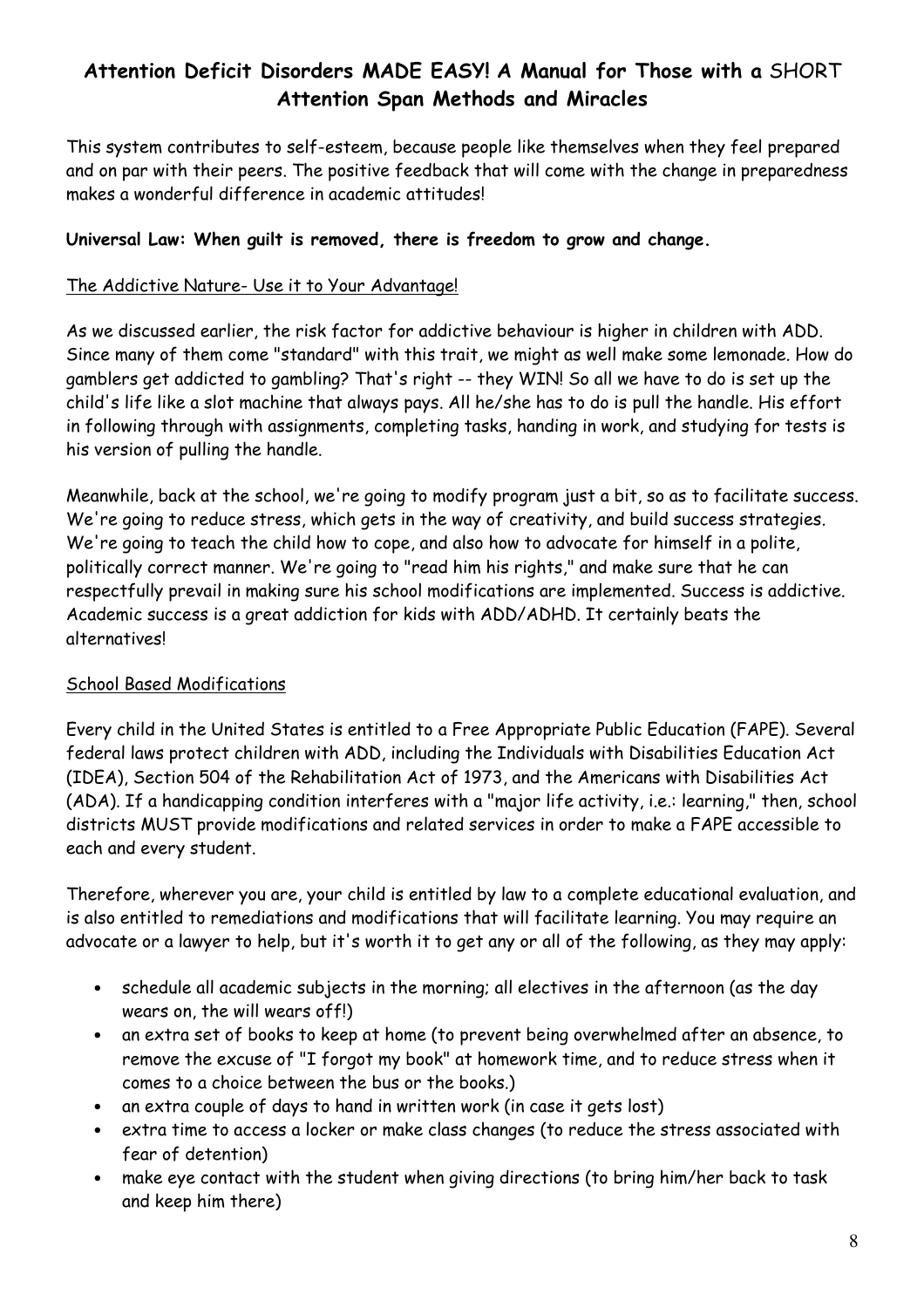- be sensitive to the student in front of his peers (to proact, and set a good example for the peer group)
- provide time-out in a positive setting, as needed
- eliminate Scantron testing forms entirely (have you ever observed a child with his/her shirt buttoned wrong all the way down? Also, it is harder to stay on task, if you have to keep moving your head back and forth between the test booklet and the answer sheet)
- remove time limits on testing
- provide LARGE TYPE tests for all subject areas, as well as standardized tests (kids find large type less stressful and easier to read)
- have teachers/parents review and sign a homework pad daily
- provide note-taking assistance by the teacher
- allow the use of a tape recorder for lecture type learning formats and also for brainstorming ideas for writing assignments
- provide encouragement and praise whenever possible
- provide opportunities to have responsibilities in class, i.e.: taking a note to the office, passing out papers, etc. This builds self-esteem: we all need to be needed.
- seat student preferentially between good role models and away from distractions, such as window and doors
- provide computer assistive technology access to a computer in school (more on computers later)
- provide keyboard and word processing training
- provide social skills training (social cues, body language, assertiveness training, stress reduction, proacting, etc.)
- Provide in-class support with an Instructional Aide in the Mainstream class, or
- In a pull-out replacement resource room, give the special ed. teacher the role of "anchor," and liaison to the mainstream. Allow completion and retake of tests in special ed. setting.
- Provide for co-grading between special ed. and mainstream teachers (we are facilitating success here!)
- Provide pull-out replacement resource centre for organizational skills training and/or other remediation
- Provide Basic Skills Improvement classes, if warranted by test scores on standardized tests
- Provide supplementary education (tutoring)
- Make homework available for pickup the first day of absence (so the child will not be overwhelmed with make-up work)
- Provide opportunities to earn extra credit
- Ensure that medication will be given at appropriate times, as per doctor's prescription. Access to activities and class trips may not be denied due to lack of personnel to administer meds.
- All of the above is the responsibility of the school district, according to each child's "unique needs." Most may be delivered whether or not the child is classified. Classified students are covered under IDEA + 504 + ADA. All others are covered by

504 + ADA. Not every child with ADD needs to be classified. It's up to you, the parent, to become educated about ADD, and to find an advocate to help you to obtain these services for your child. If a modification is not written down concretely into an IEP or a 504 Plan, there is no way to insist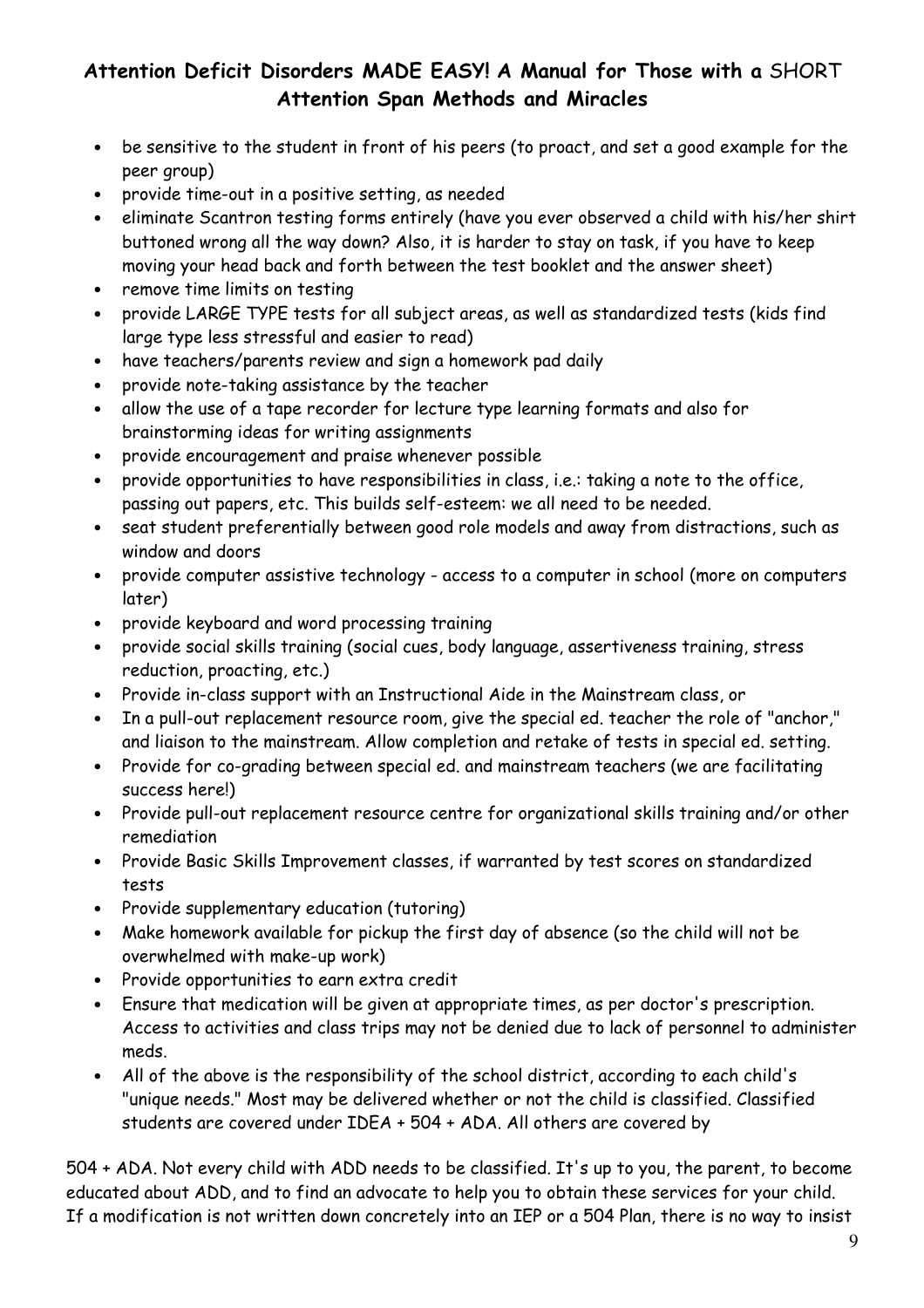that the district implement it. So, get it in writing! ADD parent support groups are extremely helpful in making the right connections.

## Out of District Placements

You shouldn't have to pay tuition in order to guarantee that your child is placed in an appropriate educational environment, specific to his/her unique needs. Some children are so out of control, they may require an out of district placement. Some may do well in the mainstream with certain modifications. Others are gifted, but have problems with self-control or peer relationships. High functioning children should never be warehoused" in a restrictive placement, such as a self contained classroom. The child study teams must offer a "continuum of placement options," specific to the "unique needs" of the individual child.

Remember, an IEP is an Individual Educational Plan. Not an identical educational plan! Do not accept a computer-generated program that does not effectively address the strengths and weaknesses presented by your child. Expect the district to determine measurable goals and objectives that specifically address your child's strengths and weaknesses. You do not have to sign an IEP if you disagree with it. It is not a good idea to sign the IEP at the IEP meeting. Take it home and think about it. Get input from another parent or an advocate. Would you buy a car or a house without reading the fine print???

Children who are given services under 504 must have a written statement called a "504 Plan." Every district must have a 504 Coordinator. Find out who it is!

Learn to quote the Joint Policy Memorandum of September 16, 1991, which recognized ADD/ADHD as a handicapping condition covered under existing federal law, under the heading, "Medical/Other." Another name for the Policy Memorandum is "The Notice of Inquiry." ADD support groups will be delighted to get you a copy of this piece of paper.

## Start a File

Save everything. Document every single item. Bring a tape recorder to meetings. Every time you speak to a professional at the school, mark down the date and the gist of the conversation in a journal. If you communicate via mail, send it certified, and get a return receipt. Keep a copy of all written communications, IEPs, and evaluations. If you have ADD, give it all to a friend who won't lose your stuff! Don't you have a file for your mortgage, your car insurance, the title to your car, and your credit card receipts? Well?

## The Corporate Image

All kids have a problem with sloppiness at one time or another. Kids with ADD/ADHD have the problem more often. Sometimes, the choice comes down to either completing the task within the time limits set by the teacher or carefully doing a neat job of writing. Our kids simply cannot be rushed, without making a mess. Pressure is no good for people with a low frustration tolerance level.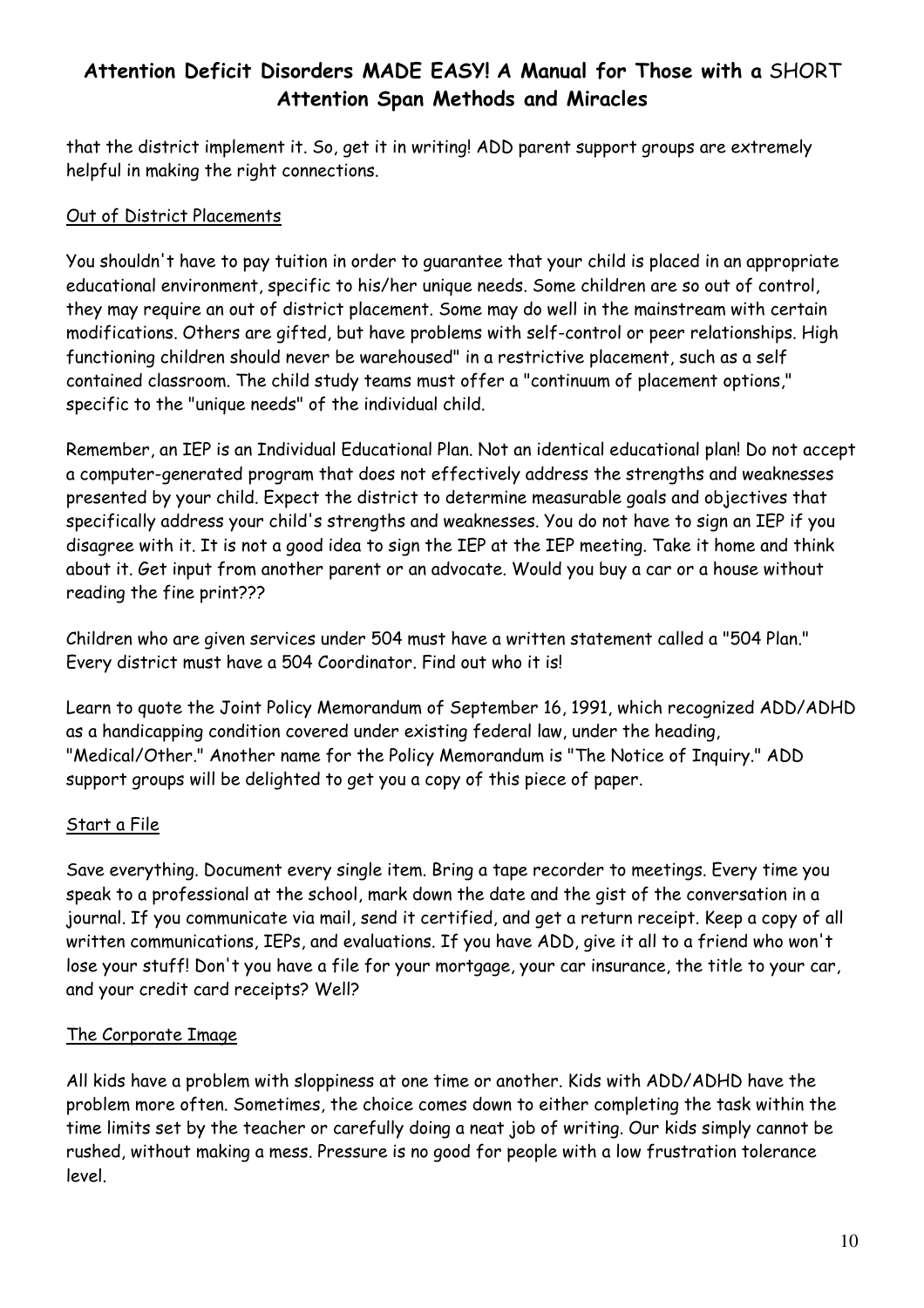I noticed that crossed out messes on their papers disturb many of my students. The eyes stray back to the error and a sense of guilt ruins the "flow" of their creative output. The straying eyes tend to get the child off task, and the flow stops flowing. Here are some tips:

1. "Capture" the cross out. Put a circle or a square or a triangle around the cross out, so it "can't get out." Containing the mistake helps the child to go on and "let the past go." Since kids with ADD are known to be perfectionists, this will end the endless do-overs, and will facilitate the completion of a task!

2. Buy a computer with a great word processor, and a typing tutorial program. Once the child is proficient in using the computer for homework assignments and reports, the worst of the nightmare is over forever!

It has been demonstrated countless times that prettier presentations get good grades. Teach your child to use graphics to embellish assignments, using creativity to select the appropriate themes. Then, watch for the enthusiastic audience reaction from the teacher and the whole class.

3. A good presentation should be motivating for the child. Assignments must be meaningful in order to maintain attention. If, for example, we are doing a homework assignment on George Washington, it would be helpful to announce that he had wooden teeth! This juicy tidbit of information livens up the dreary humdrum rote-based memorization/regurgitation in ditto city, and actually makes George Washington into a REAL person, with REAL meaning.

When you go to the store to buy your favourite cereal, a lot has to do with the package. If they put the exact same product that you are accustomed to buying in a black and white, no-frills box, how likely is it that you would buy it? Isn't it true that w all buy into the presentation, even when it comes to cereal boxes? We want the pretty colours and the cute cartoon person.

Corporate America knows this about us, and spoon-feeds the consumer the pretty box with the rabbit, because IT SELLS. Teachers are not immune to marketing techniques. They watch television too! They are also consumers. Teach your child to beef up his/her presentation on paper, and watch the grades go up, up, up!

## It's a Matter of Learning Styles

Kids with ADD are hands on, experiential learners. They have to touch it, examine it, and take it apart. Warning: they don't always put it back together! If they are to want to learn, there has to be an experience beyond the ditto sheet! Here are some examples of fascinating facts that are guaranteed to turn on the turned off:

- Cleopatra as fat (oh, yes she was!)
- If you put dry ice into a balloon, the balloon will blow itself up!
- Romeo (of Romeo and Juliet) probably had ADD ---he was impulsive!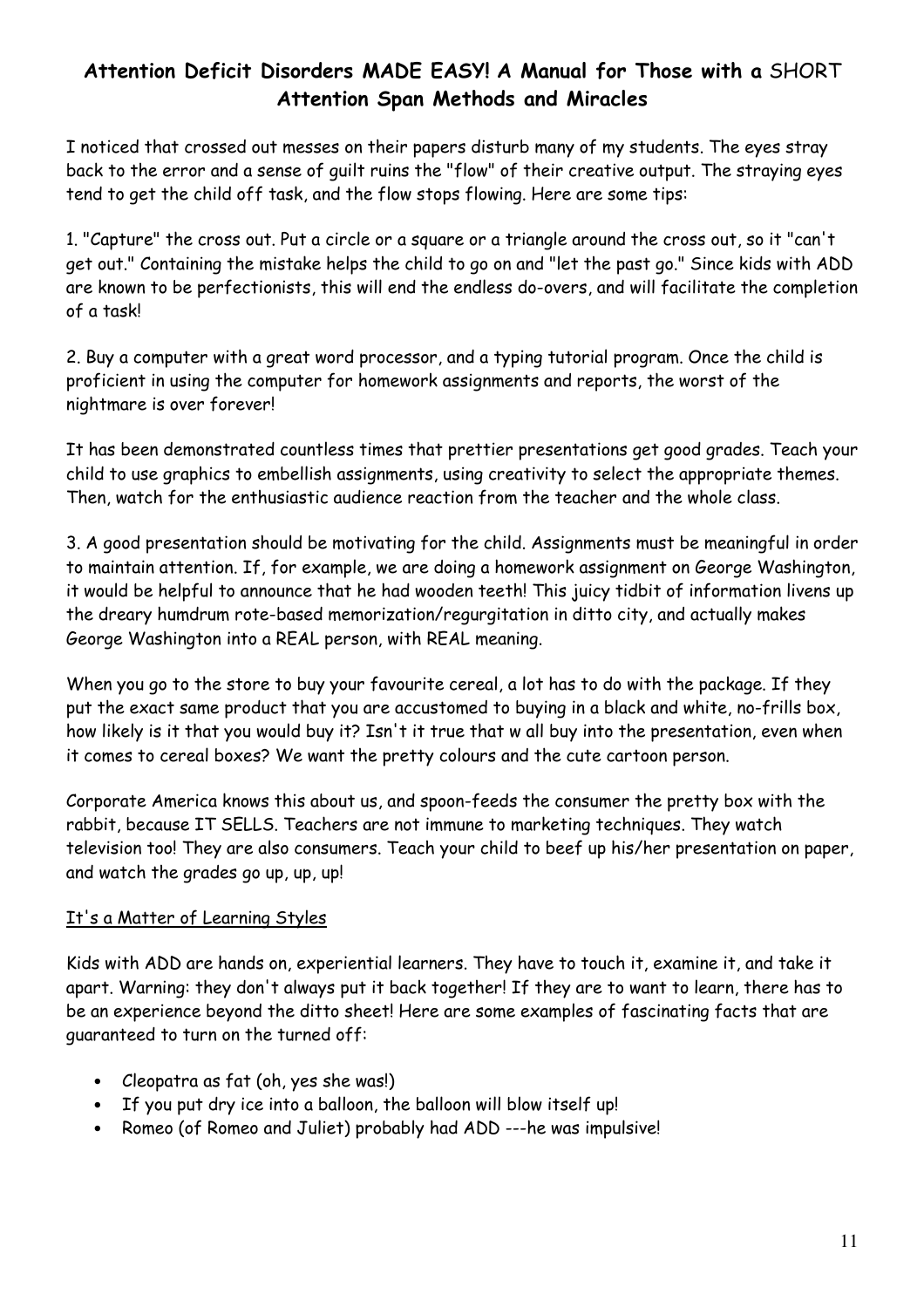Here are some tips to making learning fun:

- gross them out (think of something disgusting, like wooden teeth) about an historical figure
- make them laugh connect a boring piece of memorized trivia to something funny, and they'll remember it forever
- be dramatic -act out the Battle of \_\_\_\_\_\_\_. Have the child relate to the bodies all over the battlefield.
- Show a movie.
- Look at pictures.
- MAKE IT REAL!
- put it to music: as simple as the ABC's that which you sing, will cling! I learned how to spell encyclopaedia from "Jiminy Cricket," who sang a song that spelled the word. To this day, I sing the song when I write the word.

Universal law: when you connect the learning of new information to an emotion or an experience, the information sticks. Increased retention is key to increased motivation and overall academic performance.

### Squeeze Your finger

Yes, you read that right. Did you know that when the brain learns anything new, it grows a dendrite? A dendrite is like a branch on a tree. Whatever is connected to the same "branch" will be forever associated. Therefore, if you connect the memorization of spelling words, dates, times tables, etc. to a physical sensation, like squeezing your finger, the brain will associate the feeling in the finger with the memorized material.

Try it. It's like saving a file to a computer disk. When you want the learned information to resurface, all you have to do is squeeze your finger again. This accesses the "file" where it was saved, and brings it back up in time for a test. The only problem is remembering which finger you squeezed. Most kids choose the finger that is utilized in the "international hand signal," because it is the most memorable! I developed this system with my ADD son, who squeezed his finger so much during tests, his teacher thought he had a tic!!

#### Creative Writing

With such an emphasis on format these days, students have a hard time letting their creativity flow. There are soooo many rules! The main idea comes first. The supporting details follow, with transitional phrases, like "first, next, in addition, also, and finally." The kids are so busy trying to conform (and our kids are nonconformists by definition) that they lose the opportunity to let the words flow. If someone had done that to Ernest Hemingway, the `bell would never have tolled!' Let's find a way around the format.

#### Draw a Picture

Before a carpenter can build a cabinet, he has to see it in his mind's eye. He makes a drawing, measures it to scale, decides what materials to use, what colour it should be and what purpose it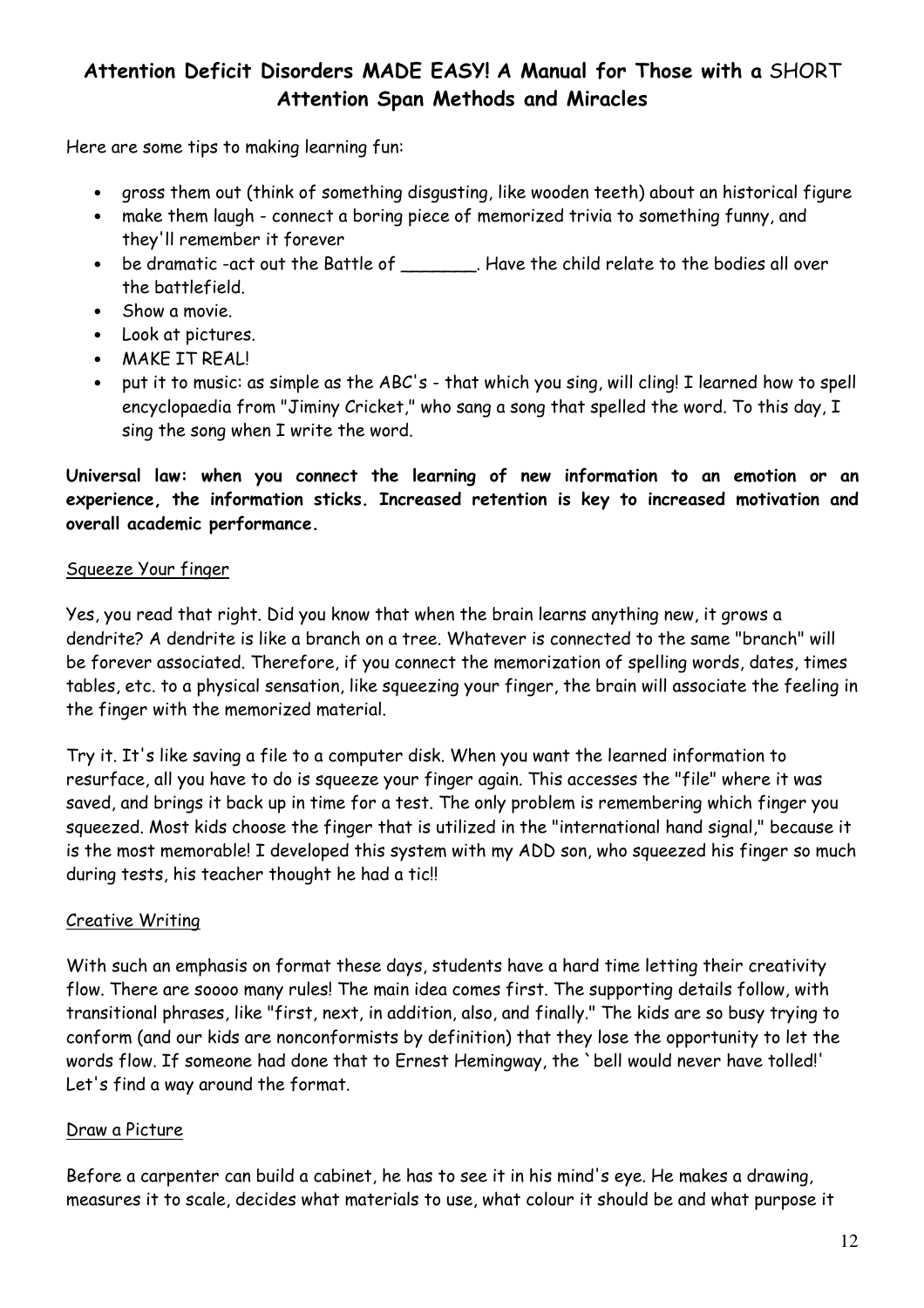will serve. In his mind, the idea of the cabinet came first. Then, a drawing, ten the plans, and finally...the cabinet. This process is known as creative visualization.

### Universal law: Thought becomes material

Try this: There was an old woman who lived in a shoe...."

- draw the shoe
- is there a window?
- is it in the toe? The heel? Where?
- is there a chimney?
- does the shoe move? Is it on wheels?
- who else lives in the shoe?
- who lives next door?
- what kind of shoe is it? Is it a boot?
- are there any pets?
- do the people in the shoe have a TV?
- do they have cable? How is it hooked up?

Get silly. Make it fun. Don't be afraid to say something "off the wall!" The funnier it is, the more motivating it will be.

Now draw each idea into your "diagram." Label the window, the chimney, the wheels, etc.. Notice: The shoe is the main idea, and the elements of creativity that were added are supporting details! Give your child "points" for each idea labelled. Every ten points gets a reward. (I let my students have 10 minutes of computer games for 10 points).

#### And Now He Writes...

So the rough draft is written. An expansive diagram is all labelled and maybe even collared in. The shoe has wings, can fly, and is a spy station for an outer space alien planet waiting to conquer the Earth! It has a built in radar system, a satellite dish, and a washer and dryer! Creativity RULES! And the child can write. Chalk up another point for self esteem.

#### The Final Copy

Did he do it on a word processor? If he did, he can edit on the screen. No drudgery with the pencil. It's fun to seek out and highlight the errors! It's even more fun when you get a point for each one that is discovered, and self corrected! The ADD perfectionist is empowered at last! And the writer within each of us is free!

Quick! Save it to the disk! Now, it can never be lost. Even if the entire bookbag disappears into thin air, you can always print out another and another and....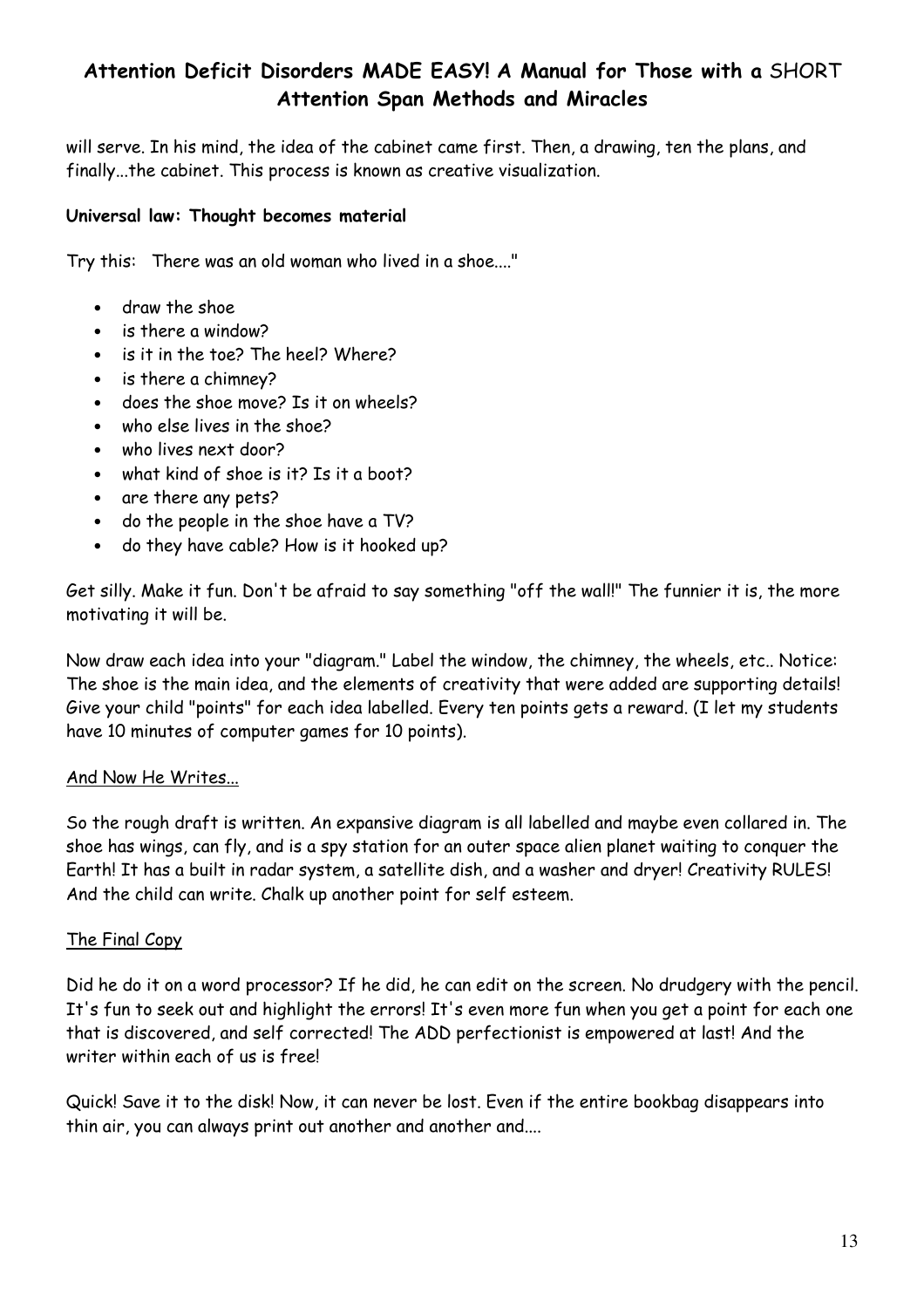Get the point? As long as a piece of work is saved on a computer, and backed up on a disk, it is eternally available and fully accessible! Isn't that easy? Oh yes, the presentation is absolutely flawless!

### Confidence Coaching

Each step of the way, the child becomes more sure of himself. "I think I can, I think I can" becomes the Mantra, along with "Just do it!" Each small success becomes a link in a chain called, "I did it!" And confidence is reborn.

Kids with ADD tend to get overwhelmed and frustrated when something appears to be "too hard," "too much work," "too many pages to read," and so on. If, however, an assignment is broken down into small components, tiny steps, and one step at a time, everything becomes possible.

I climbed a mountain once. Believe me, I never want to do that again in this life or any other! But just once, I had to prove to myself that I could. From the foot of the mountain, the peak looked a long way off. In fact, it seemed impossible to reach. Instead of looking all the way up, I simply projected my mind to the closest ridge \_ the nearest step. When I achieved that goal, I set another, and then another, and finally, all of those small, achievable steps brought me to the TOP of the mountain.

Moral of the story: If the Klutz can climb a mountain, anything is possible...one step at a time.

#### Universal law: Every great journey begins with a single step.

You know the old story of the King and the Bundle of Sticks? Well, there was this King who had three sons. He wanted to choose which of his sons would succeed him to the throne, so he put all three of them through a little test. They were each given a bundle of sticks and ordered to "break them"

The first son tried to chop them with his hand. He broke his hand and failed. The second son tried to break them over his knee. He failed too. The third, and wisest son, broke them all..one stick at a time. And guess who got to be King?

Moral of story: do one assignment at a time \_ one page at a time\_one example at a time, and don't ever look at the WHOLE THING and call it impossible.

#### Don't Work Harder---Work Smarter!

Let's facilitate some tough assignments. Social Studies homework usually involves reading the chapter and answering questions at the end. A typical question: What were the names of Columbus' three ships?

1. Use part of the question to make part of the answer:

Columbus' three ships were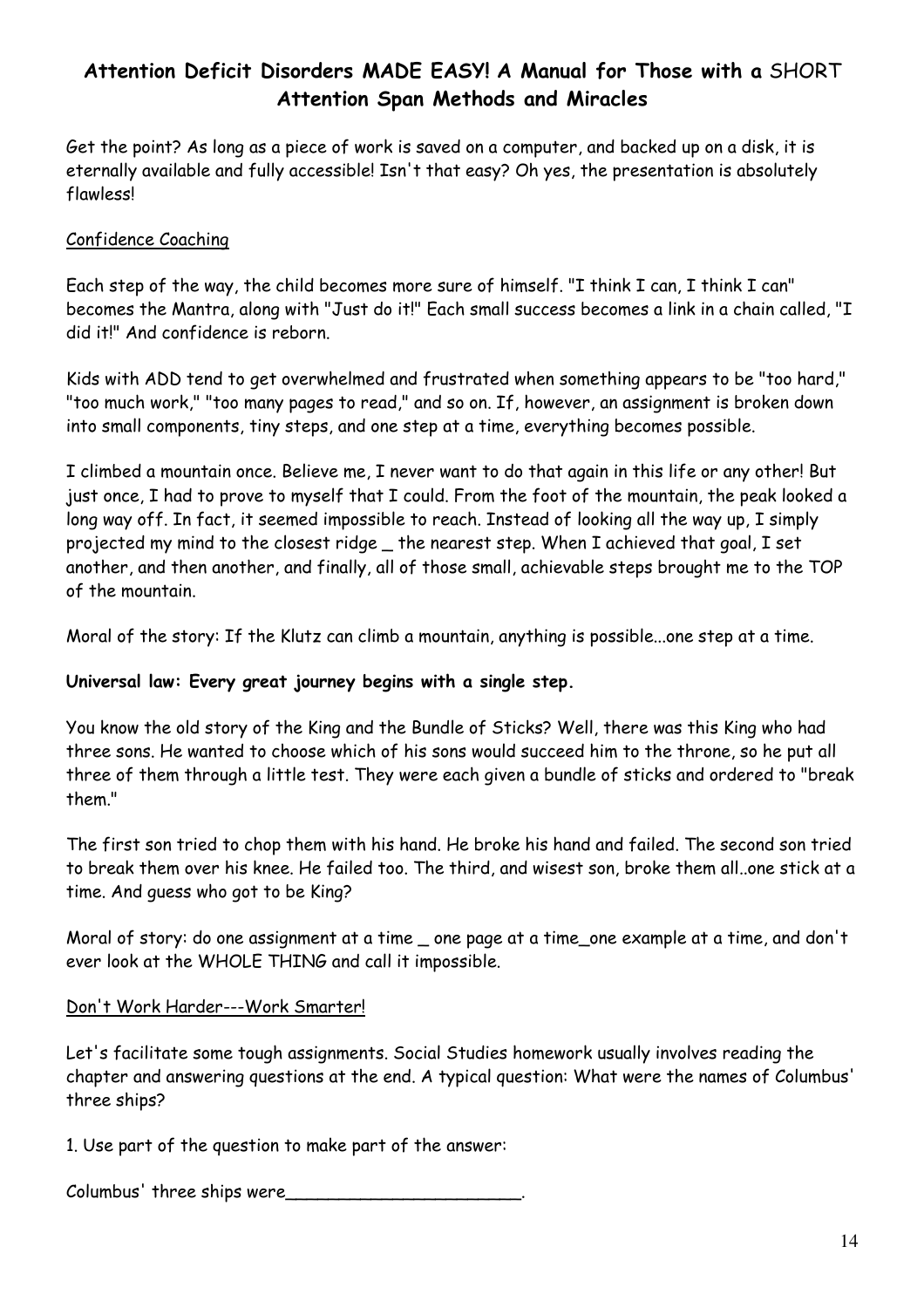Look it up. Use the key words: Columbus and ships. The questions usually follow the sequence of the chapter, so as you answer the questions, you'll pretty much know what page to skim. You don't have to read the whole thing! What a relief!

Instead of spending hours being tortured, use every shortcut known to ADDers who had me for a teacher:

2. Take fact notes on the chapter, using a computer. Use keywords in bold type. Invent your own shorthand (it's fun!) and shorten a paragraph to less than a line; shorten a chapter to less than a page. Use a bold, large font to make it less stressful.

This: George Washington was the first President of the United States.

Becomes this: GW -- > 1st pres./ US

This: The Indians traded Manhattan for \$28 worth of trinkets.

Becomes this: Ind. got 28d/Manh.

See? Making up your own code is FUN, because it's challenging. This is what I meant by faking out your own brain.

#### Reading Retribution

Children with a short attention span, who are easily overwhelmed by long tasks, have a great deal of trouble imagining the reading of a 200 page novel for a book report once a month. This nightmare occurs in the Middle School Years.

There are several ways to handle it. One, is to bargain.

"I will read 10 pages, and then you will read 10 pages.

Okay???"

"Okay."

So I read the ten pages, and he loved listening to the story. He loved the attention he was getting. He loved not having to read 10 pages in loneliness. I waited until a suspenseful moment in the rising action of the story, and then I cut him off! Now, if he wants to know what happens, he has to read the book. Right? It works. Get the child attached to the outcome of the plot, and you've got it made.

Ten pages became 20, then 30, and then he was hooked on reading to himself. I gave myself a pat on the back for this innovative way to fake out his brain. Success is sweet, let me tell you.

Before I developed the "reading retribution" method, I found it helpful to get him books on tape. The fact is, he enjoys reading, but he does not enjoy being all alone when he has to do something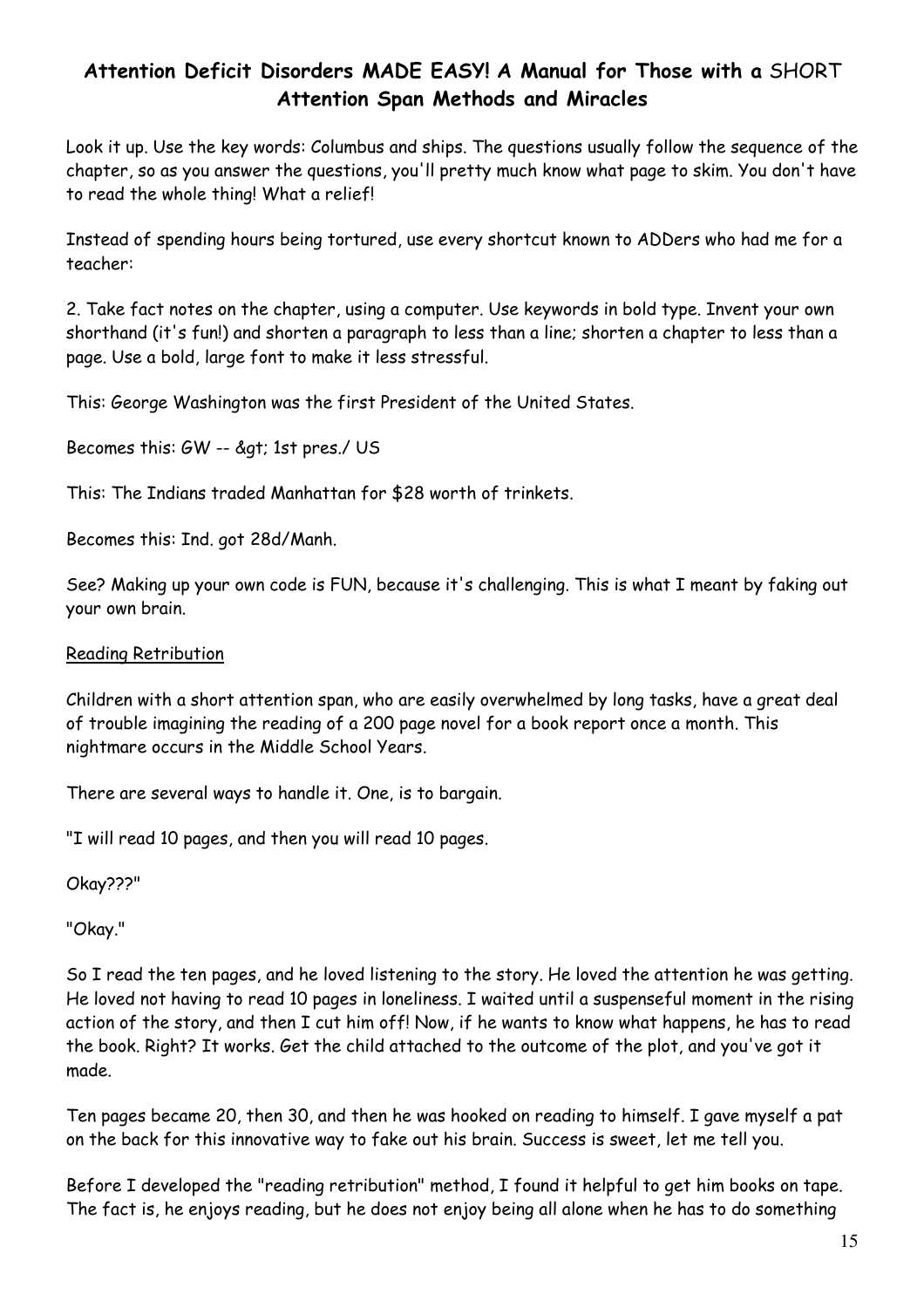he perceives as HARD. Books on tape make it seem as though there is a real live support system at your beck and call for hours.

## A Word About the Validity of Testing

I would like to share the story of my ADHD son's pre-Kindergarten admissions testing saga. The precocious five year old that takes after his mother was given a picture identification test. The examiner showed him a picture of a girl, and asked him to identify what it was.

"It's a person," he replied.

"What kind of a person?" prodded the examiner.

"A pretty person," said the BRAT!

"Wrong," said the examiner.

### Universal law: Someday we can all laugh at everything.

#### **Socialization**

How do you socialize an egocentric person whose battle cry is, "I didn't do anything!" How do you create order out of chaos? How do you reason with the unreasonable???

I was standing in my kitchen one day, in front of the counter, hoping it would hold me up. Five kids can run you ragged. Along came Mr. ADHD (who would have my head if I took his name in vain in this book), and he wasn't looking where he was going. (Do they ever?) Anyway, he tripped over my feet. Of course, it was my fault. He actually yelled at e for being there! I, miraculously retained my sanity, put my tongue firmly in my cheek and asked sweetly,

"What if I had been a tree???"

#### Medication

To medicate or not to medicate. That is the question. Will it have a negative effect on his health in the long run? Will he become a drug addict? Will he ever get off the stuff? What about side effects? Will it destroy his personality and make him into a zombie?

You can always stop the meds, but you can't always stop the kid! Make sure you carefully check out the doctor who is monitoring the medication, and see if it helps with focus, impulsivity and behaviour. If you think that the "drug of choice" is actually hurting your child, stop feeding it to him. I held off until mine was 12, putting up with tantrums, broken walls, noise, and general misery. Believe me, between ADHD and puberty, I would have given Mr. ADHD arsenic if it were legal and a doctor swore to me that life would become normal in our house. Since every child has a different body chemistry, the outcome of medication cannot be predicted. Most meds are safe, but it's important to do the research and read the PDR (Physician's Desk Reference).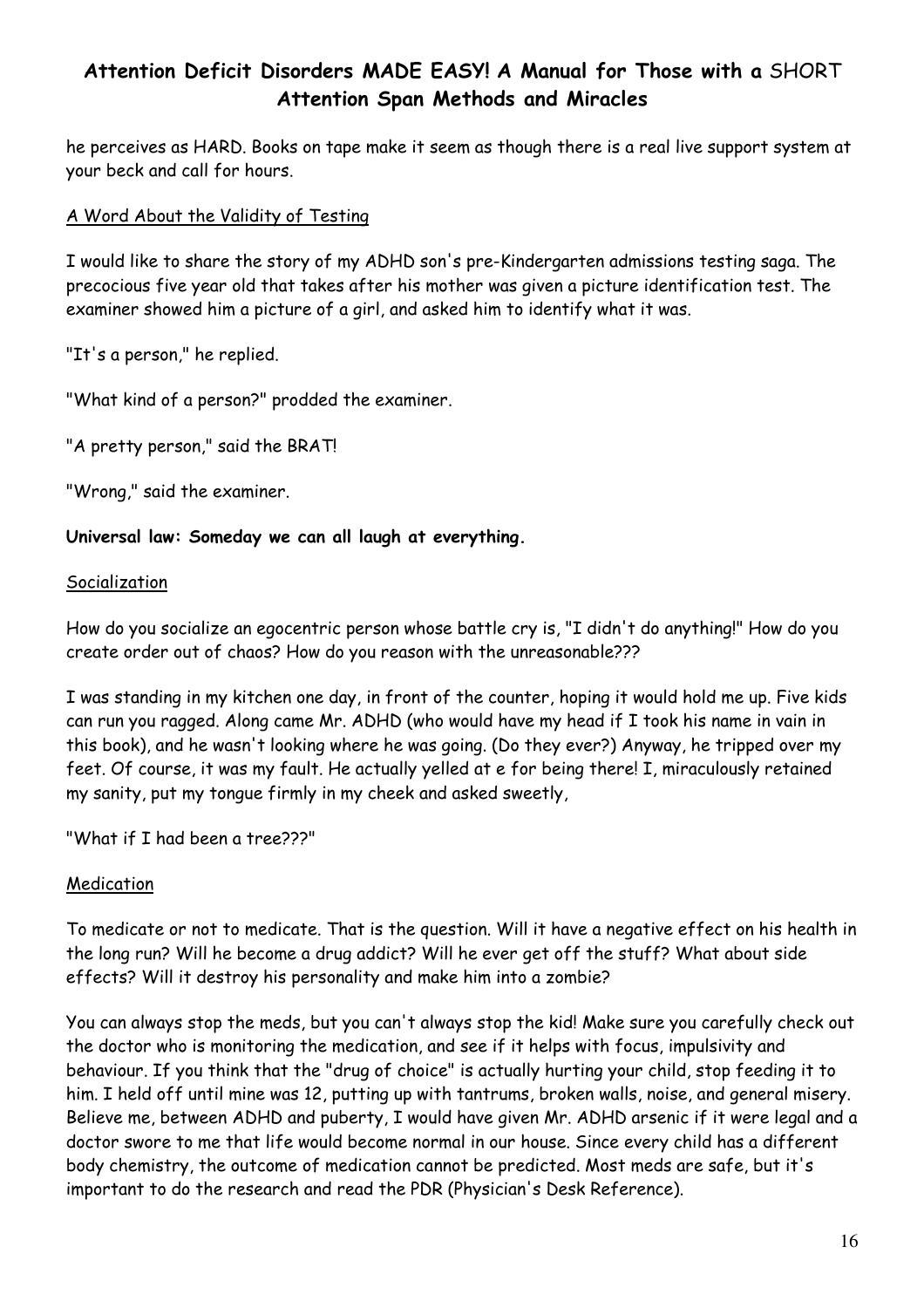The idea is, if you can calm a child down long enough to get him to listen, you have a shot at being heard! Kids who can control themselves are happier and better adjusted than kids who can't. Medication is an individual decision. There is no right or wrong. There is only trial and error. Just be sure to read up on the stuff your child is swallowing, and compare notes with other parents who are going through the same thing. Note: "A Pill does not give you the Will."

Above all: do not feel guilty. If he had strep, you would give him an antibiotic, wouldn't you? If his nose was running, you would provide an antihistamine, right? Consider ADHD a medical condition, and treat it! Note: Do not give medication just to placate the school authority figures. They have no right to demand this of you.

## Siblings=Poor Things

It is not uncommon for siblings to resent the extra attention demanded by a child with special needs. It is also likely that a hyperactive, inappropriate sibling can really mess things up when a sibling has a friend over, or wants some private space. Kids with ADHD tend to hover and annoy everyone to death. They are extremely emotionally needy, and they hate being alone. For relatively brief periods of rest for the family, they can focus on TV or Nintendo (I never saw one who couldn't), but most of the time, they park themselves in the centre of attention, demanding more and more of everyone around them. Mine was like an "energy vampire," draining the life out of me, constantly talking and demanding attention and time. Since he had social problems and few friends, he zeroed in on my energies to keep him entertained. There was just one small problem. There was never enough. These kids tend to be insatiable.

I found it helpful to agree to play a game, help with homework, listen, listen and listen for a specific, preset time period. I agreed only under specific conditions: "When the clock strikes 5:00, I have something to do, and our special time will be finished." In order for me to give him any time at all, he had to agree to the fact that there would be an ending. I found it helpful to establish firm limits, and that is why I am still alive.

## Faith, Hope and Clarity

It can be done! It happened! Consistently, the methods have made miracles. The accordion folder, the picture map of the main idea and details, the keywords, the shorthand note taking, the use of a computer and graphics, the finger squeezing, the works! They work! My children and my students recovered from "failure syndrome" and got addicted to academic success. The "flat affect" was turned around. Everyone who has experienced this phenomenon now believes in miracles.

The supports and modifications at school eased the tension, freeing up their natural creative flow. The nurturing of interests and talents brought out their best and gave them an opportunity to contribute. Their self-esteem is intact! They even made honour role (on occasion)!

Of course, there was never a year that I didn't have to in-service at least one teacher, but that has generally been a satisfying collaboration. I find that a marvellous rapport can be established if a parent approaches the child's needs in an objective manner. As a parent, I know how difficult it can be to remain objective, so I faked out my own brain like this: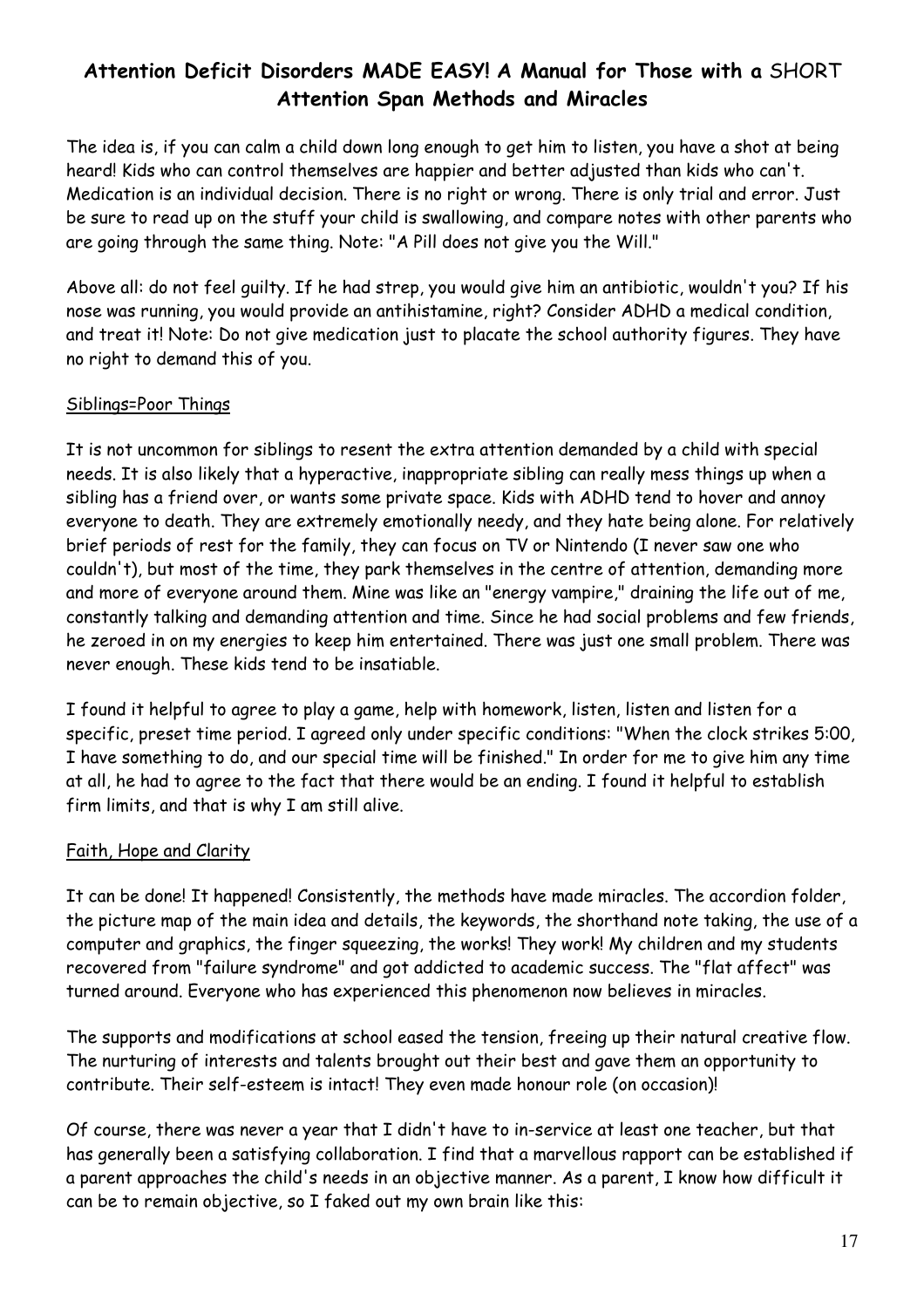"I am asking for these modifications not only for the educational benefit of my child, but also for the others in the school who also have attention deficit disorders. Please feel free to use my son's IEP as a template for other children with these special needs."

## A Flashlight and a Map

If heaven and hell are to be perceived as states of mind, rather than places, then perhaps I can lead you out of the pit. Having been to hell and back a number of times, I am the proud owner of a flashlight and a map.

Homework can be a nightmare. To a child who works slowly, has difficulty following directions, exhibits a short attention span, and has had enough in school all day, homework is a punishment from hell. It's like having a second job, with no pay. Family time suffers, tension builds, and everyone in the household is under pressure. The kids don't get enough sleep, because it takes all night to get through the homework, and if you were to venture a polite query to the teacher(s), you would be informed that, "Everyone else in the class is able to finish this assignment within 20 minutes." If you were to dare to inform the teacher that this 20-minute assignment took well over two hours, and that you have no life, the standard answer is likely to be, "He/she should be able to do this independently."

I know a lot of parents, and only a few boast highly gifted, perfectly amazing children who can do all of their homework independently. Even the ones who don't have ADD/ADHD (I have three of those too) need help from time to time. Add up the hours a parent has to spend driving to the library, driving to a shopping centre to "pick up this or that for a project," keeping appointments with various professionals who are supposed to "fix" what's wrong, keeping dental and eye doctor appointments, and driving to activities. After you add it all up, I would appreciate it greatly if you would share with me a way to "make quality time to be with your family."

Marriages have been known to break up over this problem, because parents are people too. They also need time off to relax and "spend quality time together," after they have worked all day. Homework made me want to run away from home. It was a constant albatross on my back. This is how I coped:

- 1. Check with other parents with kids in the same class as your child. Ask if they are suffering too.
- 2. Check the homework policy in your school district. See how much time is allotted per grade level, and politely call attention to the fact that policy has not been followed. Bring five other parents along at the same time, to effectively demonstrate that you are not the only one.
- 3. If your child is classified, modifications for homework can be included in the IEP. For example: Johnny is expected to do homework nightly, for a period not to exceed
- 4. Also, modifications may be added that reduce the number of math examples from 50 down to 20, the number of pages to read in a given evening, as well as the amount of writing or rewriting that can be reasonably expected of the child.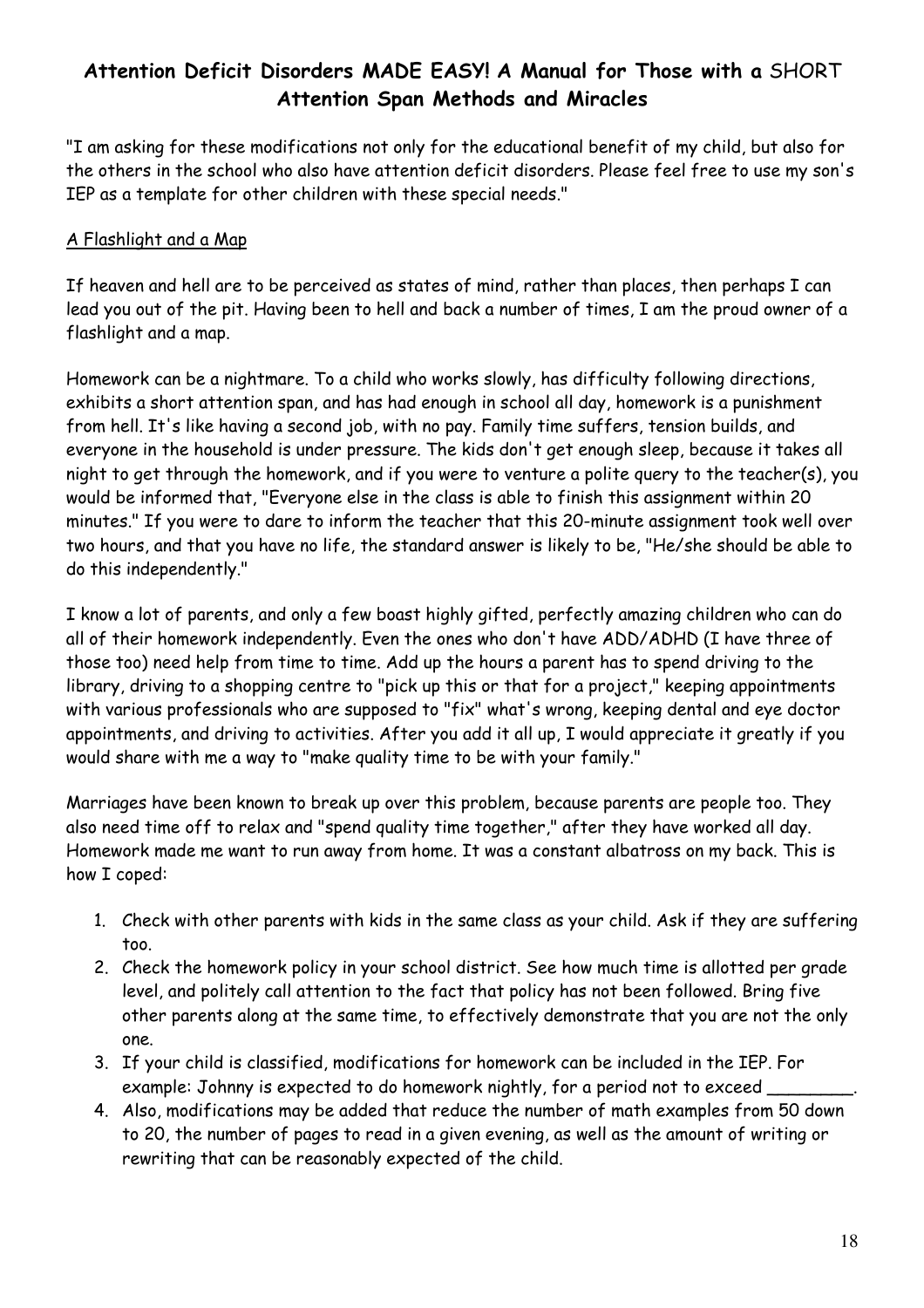### The Pressure Cooker

In the neighbourhood of hell is the pressure cooker known as the Middle School. Just at a time when the heat is on with puberty, and they all go crazy, the children are sent daily on a bus to the newest "progressive concept in education," where they have eight or nine periods per day, with at least seven different teachers, each with a homework agenda. The average child has three minutes to access a locker or make a class change, with the threat of detention for tardiness held over his head. Rest consists of a meagre twenty minute lunch period, half of which is spent on the lunch line waiting for food.

Further, it is not easy to access a locker or manipulate a combination lock with thirty or so other kids in the same two-foot area, all of whom are dealing with a "beat the clock" stress factor. Consequently, most of the kids carry a bookbag that weighs more than they do. This extra weight on their backs, combined with the stress involved in meeting ridiculous expectations, just might be a contributing factor to the high rate of suicide and depression in kids these days!

The contract of the "sanitary engineers" in my town specifically states that these strong men may not lift more than 50 pounds of garbage at a time. Proportional to size and weight, our kids are carrying much more than that around to class every day! In the average American workplace, most adults are guaranteed at least 30 minutes for lunch on the job, while our kids have to "inhale" a meal with little time to digest and regroup. Their teachers, by the way, have the same schedule.

We have strict child labour laws for summer vacation. The kids have to get a physical, and they are limited as to how many hours they can work. If the child labour laws were applied to education, many of our middle schools might measure up to the horror of the sweat shops of the turn of the century!

Statistics demonstrate that if a child is going to "slip through the cracks," the most vulnerable age is 12. Notice hat most of those most vulnerable are attending middle schools. Some of my students did not just quietly "slip through the cracks." Excuse me, but they were dropped on the head in a hole! The middle school was created for the purpose of saving money. Let's be honest here. It's really all about money! We have, like the ancient pagan tribes so strongly denounced in the Bible, "sacrificed our children to a false god."

Now that I'm on a roll here, let's do a number on "peer pressure." In addition to the rotten "working conditions" that our kids have to accept, there is the peer pressure. The "clothes police" in the peer group examine each student's fashion statement of the day, and might find it wanting. Few kids hesitate to stab each other in the heart with a charged epithet or two, and a child who doesn't have a quick comeback feels like a fool. A child who doesn't fit in can easily be pushed in the direction of failure on all levels.

Where is the social skills training? If our children, by law, are entitled to a "safe environment" at school, doesn't the word `safety' extend to their emotional well-being? How come kids get away with being so mean to each other?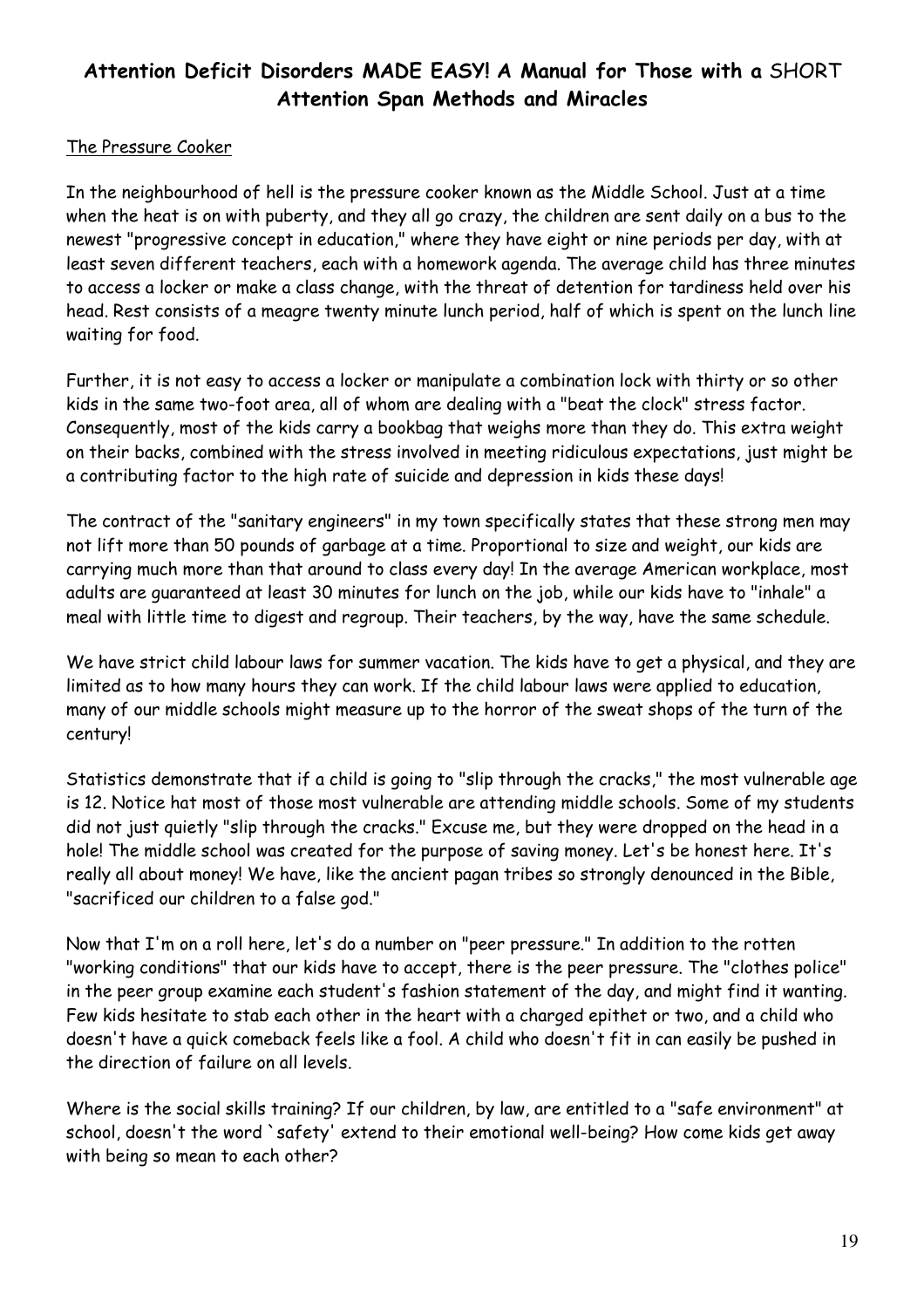## Health Class

Where I live, the typical sixth grade curriculum in Health class is a mandatory, paper intensive memorization and identification of every drug known to the street. The children literally have to classify drugs and alcohol under appropriate subheadings, like depressant, stimulant, or hallucinogen. Miniature pharmacists emerge from this abyss, still calling each other names, still kicking dents in one another's self esteem, and still just as vulnerable to negative, self destructive behaviour. As far as I could tell, five of my children went through the same meaningless curriculum, without ever having role played a real life situation, and without ever having had to develop a thought process that could create a coping strategy.

Although they learned that "stress was harmful" to the body, they were not given any concrete application as to how to reduce stress. In spite of the fact that they can categorize every drug the pusher could offer, they were not empowered, at least not in mandatory health class, with assertiveness training, self esteem building, or honest sharing of concerns. The whole paper chase is a farce, because it adds to the stress by virtue of the extra homework, and because it doesn't teach alternatives to following the crowd.

Consider this. In our health conscious society, tremendous attention is focused on extending our lives, watching what we eat, exercising, and dealing effectively with stress. Meanwhile, we, the people, the parents, the highest authorities under God, allow our children to go through physical and emotional duress in school, and then we diligently have their cholesterol levels evaluated at their annual check-ups! One of the most prevalent feelings among parents is a sense of having "no say."

## I'm Only a Parent

Only? If this book accomplishes anything, let it be parental empowerment. You have the power. You are the power. You made the child! You are the one who brought him/her into this world, and you are also the one who has to deal with the consequences of the cards he/she is dealt. You pay the taxes that support our educational system. You pay the doctors to undo that which ADD/ADHD and our society have wrought. You, my friend, pay the Piper.

## Universal law: Most people are enslaved by a system for as long as it takes them to free themselves.

## Sunrise, Sunset...

Bedtime for many children with ADD/ADHD is a "nightmare," (pardon the pun) simply because they do not know how to wind down. Similarly, getting up in the morning is no great shakes either. If you're up late at night doing homework, and you haven't relaxed yet, it's hard to fall asleep peacefully. Then, when the clock strikes "time to get up for school," it's a hard reality to face when you've only had a few hours of sleep. Kids with ADD/ADHD often have irregular sleep patterns. They get their days and nights "mixed up," like infants, and could easily stay up to the wee hours of the morning and sleep until noon. As far as school is concerned, there's really no strong motivation to get there, if it hasn't exactly been a pleasant experience, so sleep becomes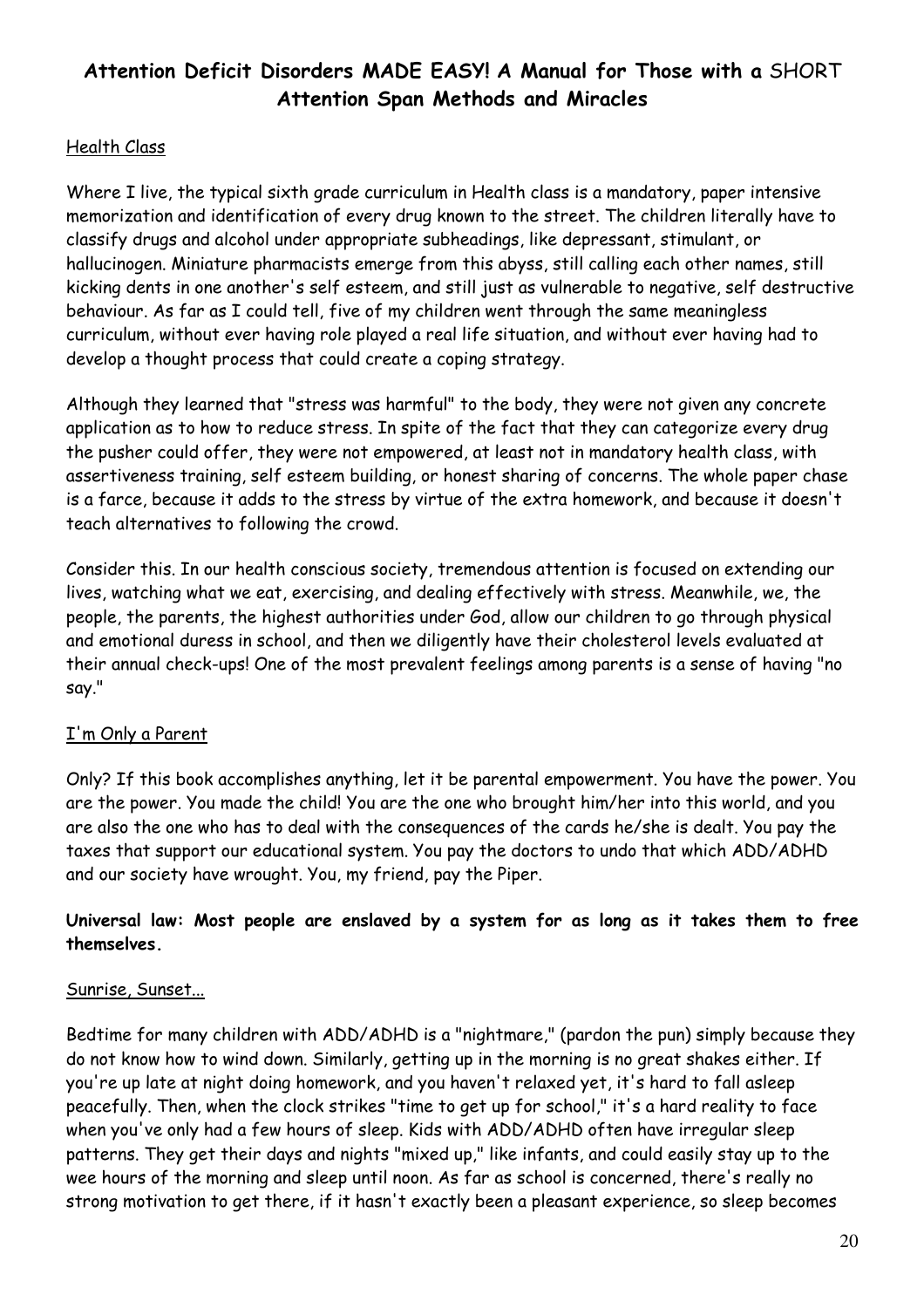an avoidance strategy. In addition to the child's natural tendency to have difficulty with sleep schedules, some medications may exacerbate the problem.

I used to call Mr. ADHD "the night stalker," because he walked around at night when he "should have been sleeping." I discussed it with the shrink of the month, (we went through seven or eight; I lost count) who told me to stand outside my son's door and hold it closed all night, so he would stay in his room. I decided that I was paying big bucks per hour for ridiculous advice.

Universal Law: If a clinician doesn't demonstrate realistic understanding of the situation, and/or does not produce at least some relief within three months, get another clinician!

#### I Don't Do Mornings

Creative geniuses, myself included, have been known to produce their finest works `by candlelight' at two am. We just have a slight problem: the world wakes up at six! I still often stay up all night, writing, and then I have to force myself to get up in the morning. Coffee helps. A lot.

As far as the kids are concerned, just do the best you can. We have tried everything from warm milk to counting sheep to relaxation tapes, and the most effective way to get a child to go to sleep is EXERCISE during the day. So, back to the karate mat, or the gym, or the soccer field, or the bike, etc.

Some of the most profound conversations with my own children have taken place in the middle of the night. It's quiet, the phone doesn't interrupt, there are no chores, and a mutual exchange can flow. Many of our best problem solving ideas have emerged during our late night chats. Perhaps "they" wouldn't approve? Who cares?

## The Dysfunctional Family

I frequently begin an in-service workshop for child study team members with an interesting question: "Who among you did not come from a dysfunctional family?" Guess what? Everyone in the room laughs, and not one hand goes up! A typical social assessment by the school will begin with,

"Johnny is an 11 year old male from a \_\_\_\_\_\_\_\_\_family."

Fill in the blank: dysfunctional, intact, or supportive, etc. Parents actually take this stuff seriously!

"Oh no! `They' said that we have a dysfunctional family!" Don't worry about it -- EVERYBODY does! It is impossible that a family dynamic wouldn't be frazzled with all the pressure of raising a child with problems in school!

#### Universal Law: "They" don't always know what they are talking about.

The self-esteem of parents is key to the resolution of all problems presented in the adventure of child rearing. Giving parents the message that they are at fault for the child's problems in school is not conducive to improving the situation. Judgment never helps and always hurts. Any professional who lays guilt or uses manipulation or intimidation in a ego battle with parents has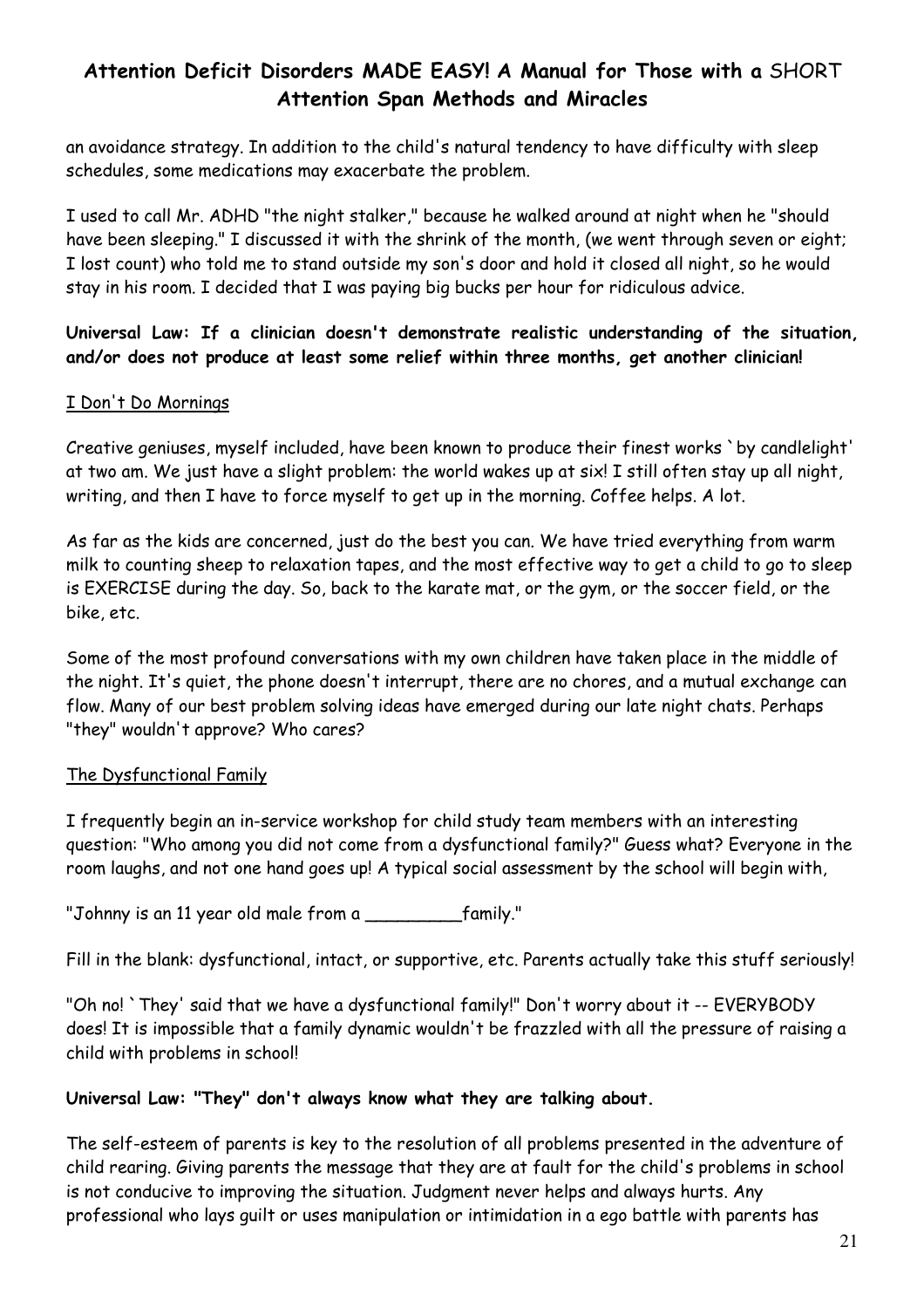forgotten why he/she decided to be a professional! Forgive them, parents; they know not what they do.

#### Universal Law: Whatever you don't forgive, you are bound to re-live!

### Teachers

Every profession offers a host of wonderful people who truly want to make a difference. A talented, dedicated and creative teacher is a godsend for our kids. Conversely, a burned out, frustrated meanie, like Miss G. can be worse than no school at all. We are at the mercy of the "luck of the draw," however, it is often possible to successfully "request" the godsend instead of Miss G. If an older sibling already had Miss G., and you had a bad year, many principals or guidance counsellors will quietly arrange for your next child to be alternatively placed far away from Miss G. Every school has a Miss G. or two, but there are many more godsends out there than you may realize! Even Miss G. is educable, if you can objectively show her the facts on ADD/ADHD.

### Universal Law: Inside every meanie is a miracle waiting to happen.

### Aggravation Experts

If you have children, you automatically qualify as an aggravation expert. Whether or not your child has ADD/ADHD, you will be put through hoops of one kind or another. Parents with children having attention deficit disorders must jump through hoops of fire!

All of the suggestions and strategies that have been made so far will, if applied, benefit any child. Please utilize them liberally, and share them with the professionals in your school.

Universal Law: God gave us children so we would know what it feels like to be God.

Universal Law: ADD/ADHD may not be outgrown, but it can certainly be managed and overcome!

Universal Law: Each person is unique and has a unique function to fulfil in this world. SO JUST DO IT!

Universal Law: ADD/ADHD runs in the family... of man.

If our educational system addressed the fact that we're here, and recognized that any and all modifications designed to improve the performance of a child with ADD would be helpful to any child, than perhaps we could return to the days of "quality education" in the USA!

Well, now you have it. The madness, the methods and the miracles. To all the parents and students who live too far away to come to my house, I wish you success! And to my own "greatest teachers," I express my humble appreciation for all of the aggravation that has made me the expert that I am! To all children and adults who have Attention Deficit Disorders I would leave one parting reminder: